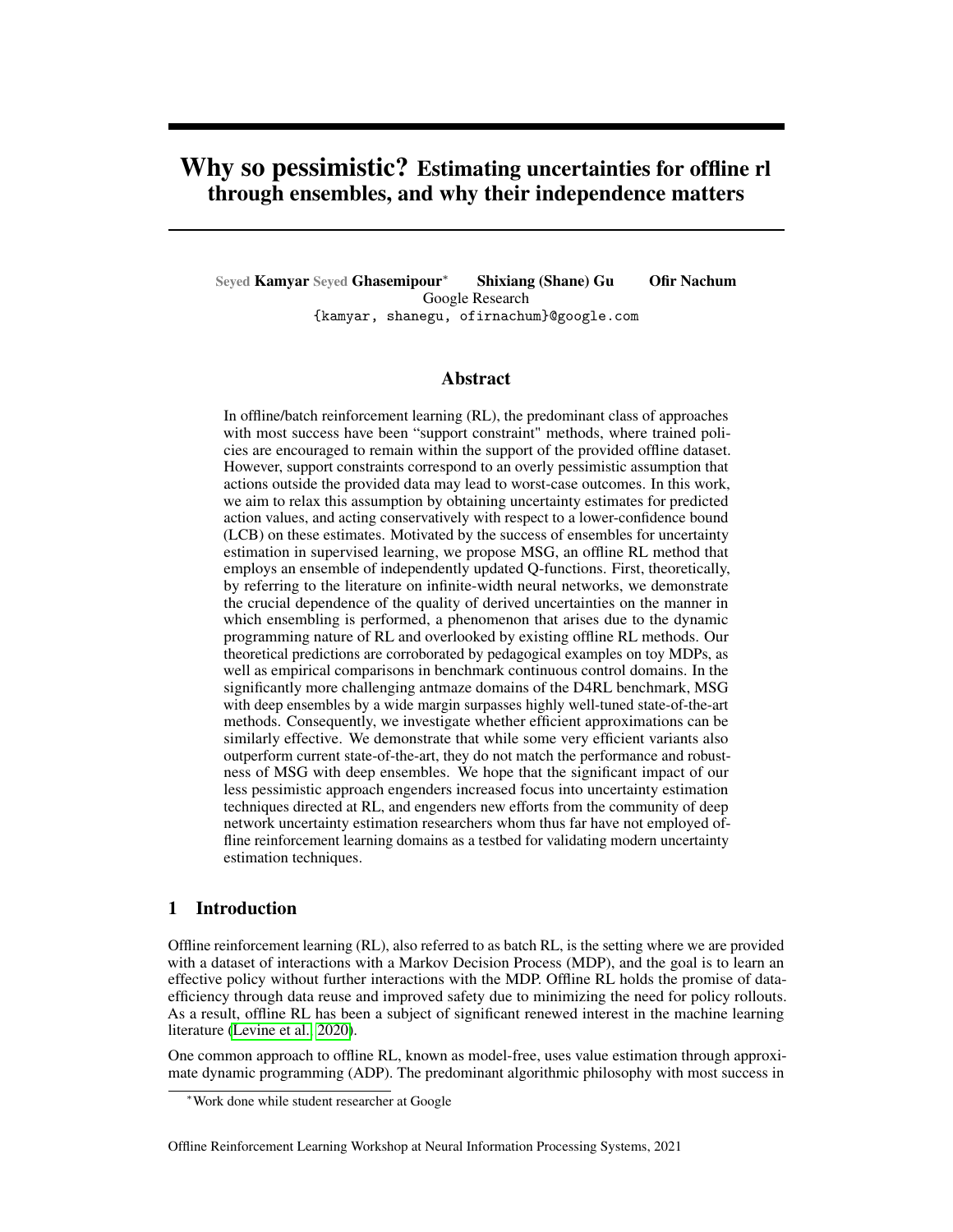ADP-based of ine RL is to limit obtained policies to the support set of the available of ine data, with the intuition being that such constraints would reduce inaccurate value estimates since the actions chosen by the policy are close to the observed data. A large variety of methods have been developed for enforcing such constraints, examples of which include regularizing policies with behavior cloning objectives (Kumar et al., 2019; Fujimoto & Gu, 2021), only performing updates on actions observed in (Peng et al., 2019; Nair et al., 2020; Wang et al., 2020; Ghasemipour et al., 2021) or close to (Fujimoto et al., 2019) the of ine dataset, and regularizing to lower the estimated value of actions not seen in the dataset (Wu et al., 2019; Kumar et al., 2020; Kostrikov et al., 2021).

Support constraint forms of regularization correspond to an overly pessimistic assumption that any action outside the provided data leads to highly negative outcomes (Buckman et al., 2020). Instead, it would be preferable if we could place more trust into the predictions of value networks beyond the training dataset. Indeed in adjacent elds of A.I., for different tasks of interest, researchers have spent signi cant effort developing architectures with built-in inductive biases to help neural networks not only obtain strong accuracy on the training set, but perform well beyond the data they were trained on: convolutional and residual networks for computer vision (He et al., 2016), recurrent networks and transformers for NLP (Vaswani et al., 2017), graph neural networks for graph-based data (Li et al., 2015), and Nerf and Siren for effective signal modelling (Sitzmann et al., 2020; Mildenhall et al., 2020).

However, trusting the predictions of neural networks beyond the training data is a challenging ordeal. Many works have demonstrated that neural networks are prone to making high-con-dence incorrect predictions outside the training set, even on i.i.d. test data (Guo et al., 2017). This is a particularly major issue for value estimation, since errors rapidly accumulate through dynamic programming and lead to catastrophic results. Thus, in order to trust our models beyond the training set, a potentially promising approach would be to obtain high quality uncertainty estimates on predicted action values.

In current supervised learning literature, "Deep Ensembles" and their more ef cient variants have been shown to be the most effective method for uncertainty estimation (Ovadia et al., 2019). In this work, we aim to transfer the success of ensembles for uncertainty estimation to the setting of ofine RL. We begin by presenting MSG, an actor-critic ofine RL algorithm leveraging an ensemble of Q-value functions. MSG trains Q-value functions completely independent of one-another, and updates an actor network with respect to a lower con dence bound (LCB) on action values obtained from the ensemble. By referring to the literature on in nite-width neural networks, we theoretically demonstrate the critical importance of independence in Q-functions, a deviation from standard practice in RL which more often uses the full ensemble to compute identical target values for training each ensemble member. Our theoretical predictions are corroborated by experiments in a toy MDP, and their relevance to practical settings is also veri ed through benchmark experiments.

In established benchmarks for ofine RL, we demonstrate that MSG matches, and in the more challenging domains, signi cantly exceeds the prior state-of-the-art. Inspired by this success, we investigate whether the performance of MSG can be recovered through modern ef cient approaches to ensembling. While we demonstrate that ef cient ensembles continue to outperform current state-of-the-art batch RL algorithms, they cannot recover the performance of MSG using full deep ensembles.

We hope that our work highlights some of the unique challenges of uncertainty estimation in reinforcement learning, and the signi cant impact it can have on the performance of algorithms. We also hope that our work encourages stronger engagement from researchers specializing in uncertainty estimation techniques – who typically use computer vision and NLP tasks as benchmarks – to use ofine RL as an additional testbed. Our results reveal that ofine RL presents unique challenges not seen in standard supervised learning, due to the accumulation of errors over multiple back ups, and can be a valuable domain for testing novel uncertainty estimation techniques.

## 2 Related Work

Uncertainty estimation is a core component of RL, since an agent only has a limited view into the mechanics of the environment through its available experience data. Traditionally, uncertainty estimation has been key to developing proper lorationstrategies such as upper con dence bound (UCB) and Thompson sampling (Lattimore & Szepesvári, 2020), in which an agent is encouraged to seek out paths where its uncertainty is high. Of ine RL presents an alternative paradigm, where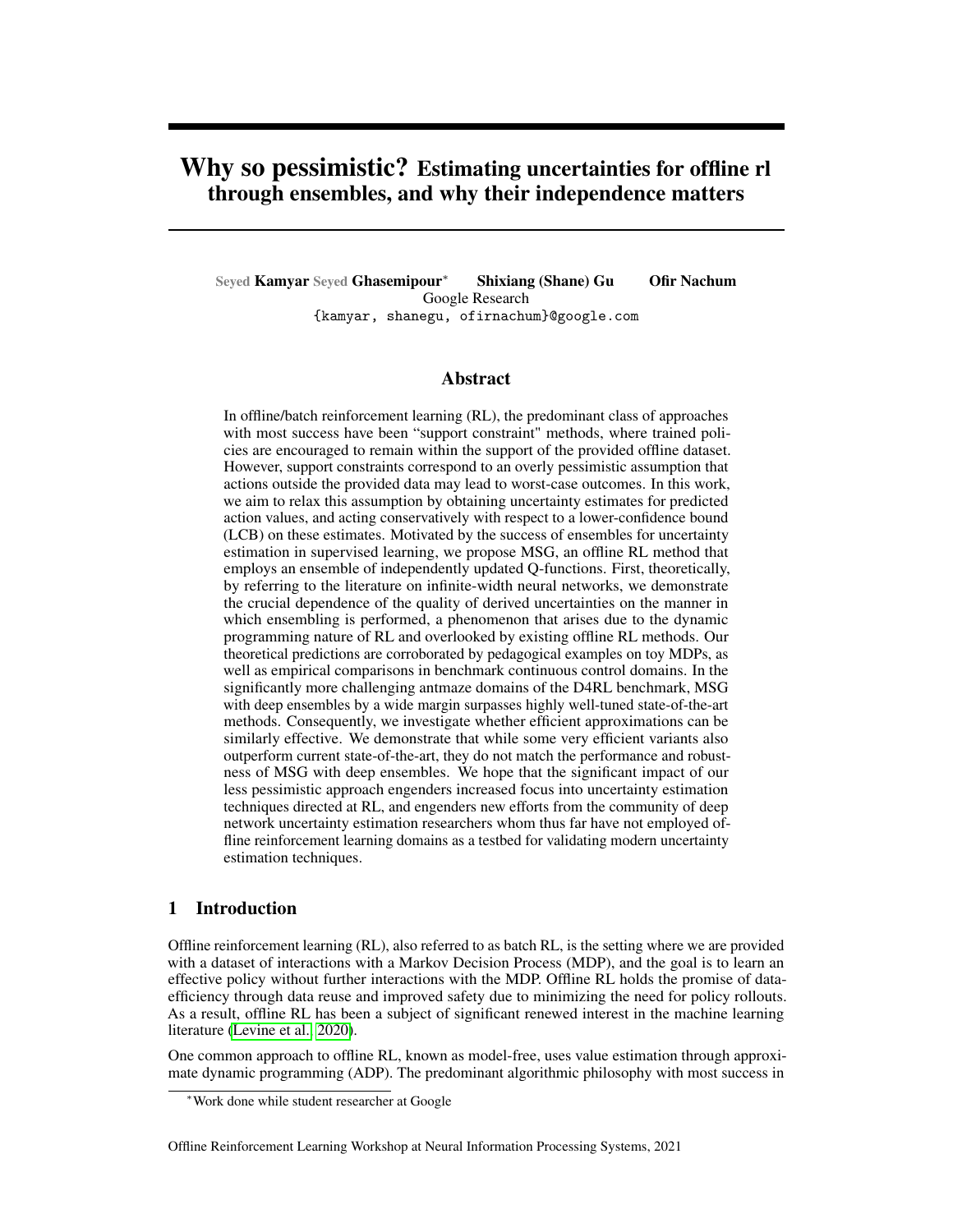the agent must act conservatively and is thus encouraged to seek out paths where its uncertainty is low (Buckman et al., 2020). In either case, proper and accurate estimation of uncertainties is paramount. To this end, much research has been produced towards the end of devising provably correct uncertainty estimates (Thomas et al., 2015; Feng et al., 2020; Dai et al., 2020), or, at least, bounds on uncertainty that are good enough for acting either exploratory (Strehl et al., 2009) or conservatively (Kuzborskij et al., 2021). However, these approaches require exceedingly simple environment structure, typically either a nite discrete state and action space or linear spaces with linear dynamics and rewards.

While theoretical guarantees for uncertainty estimation are more limited in practical situations with deep neural network function approximators, a number of works have been able to achieve practical success, for example using deep network analogues for count-based uncertainty (Ostrovski et al., 2017), Bayesian uncertainty (Ghavamzadeh et al., 2016; Yang et al., 2020), and bootstrapping (Osband et al., 2019; Kostrikov & Nachum, 2020). Many of these methods employ ensembles. In fact, in continuous control RL, it is common to use an ensemble of two value functions and use their minimum for computing a target value during Bellman error minimization (Fujimoto et al., 2018). A number of works in of ine RL have extended this to propose backing up minimums or lower con dence bound estimates over larger ensembles (Kumar et al., 2019; Wu et al., 2019; Agarwal et al., 2020). In our work, we continue to nd that ensembles are extremely useful for acting conservatively, but the manner in which ensembles are used is critical. Speci cally our proposed MSG algorithm advocates for using independently learned ensembles, without sharing of target values, and this import design decision is supported by empirical evidence.

The widespread success of ensembles for uncertainty estimation in RL echoes similar ndings in supervised deep learning. While there exist proposals for more technical approaches to uncertainty estimation (Li et al., 2007; Neal, 2012; Pawlowski et al., 2017), ensembles have repeatedly been found to perform best empirically (Lee et al., 2015; Lakshminarayanan et al., 2016). Much of the active literature on ensembles in supervised learning is concerned with computational ef ciency, with various proposals for reducing the compute or memory footprint of training and inference on large ensembles (Wen et al., 2020; Zhu et al., 2019; Havasi et al., 2020). While these approaches have been able to achieve impressive results in supervised learning, our empirical results suggest that their performance suffers signi cantly in an of ine RL setting compared to deep ensembles, and even naive Multi-Head ensembles (Lee et al., 2015; Osband et al., 2016; Tran et al., 2020) which are not considered to be as effective in the supervised learning setting(Havasi et al., 2020).

## 3 Methodology

Notation Throughout this work, we represent Markov Decision Process (MDPMas  $hS; A; r; P; i$ , with state space, action space, reward functionr : S A! R, transition dynamicsP, and discount . In ofine RL, we assume access to a dataset of interactions with the MDP, which we will represent as collection of tuplBs = f (s; a; s<sup>0</sup>; r; term )g<sup>N</sup>, wheret is an indicator variable that is set to True whehis a terminal state.

Two neural networks with an identical architecture, trained in an identical manner, will make different predictions outside the training set when their weights are initialized with different random draws from the initial weight distribution. So a natural question is, "Which network's predictions can we trust?" An answer to this question can be motivated by referring to the literature on in nite-width networks. When performing mean-squared error regression in the in nite-width regime, informally speaking, an intriguing property is that the distribution of predictions on unseen data is given by a Gaussian Process whose kernel function is solely de ned by, 1) the architecture, and 2) the choice of initial weight distribution (Lee et al., 2019). Hence, to leverage the built-in architectural inductive biases of value networks for of ine RL, we can train policies to act with respect to the lower-con dence bound (LCB) of the derived Gaussian Process.

In what follows, we present our proposed algorithm, MSG, which leverages ensembles to approximate the LCB. Additionally, using the literature on in nite-width networks, we demonstrate the theoretical advantage of forming ensembles in the manner we propose, which deviates from the current use of ensembles in the reinforcement learning literature.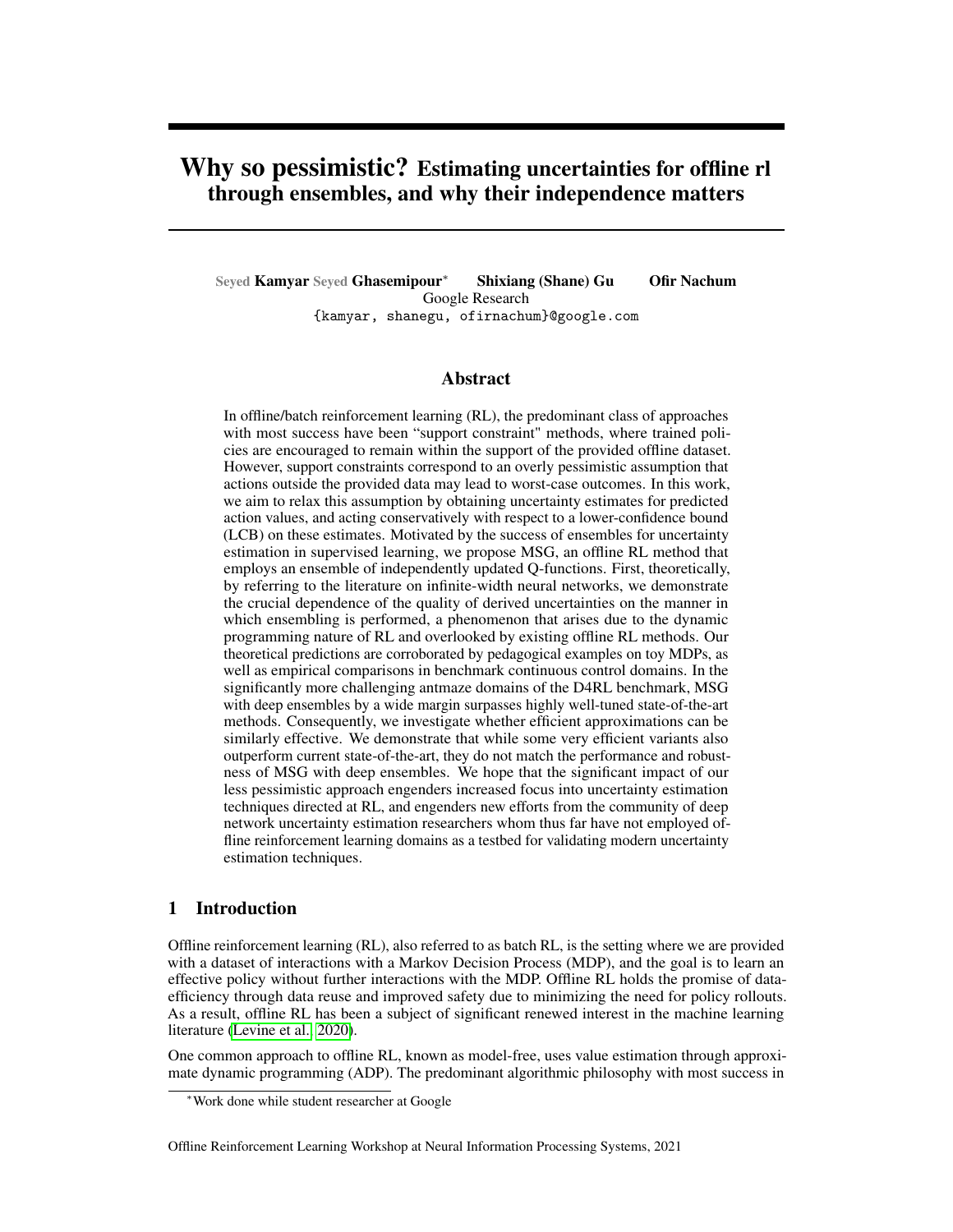### 3.1 Model Standard-deviation Gradients (MSG)

MSG follows an actor critic setup where in each iteration, we rst estimate the Q-values of the current policy, and subsequently optimize the policy through gradient ascent on the lower con-dence bound of action value estimates.

Policy Evaluation At the beginning of training, we create an ensemble  $d\Omega$ -functions by taking N samples from the initial weight distribution. Throughout training, the loss for the Q-functions is the standard least-square Q-evaluation loss,

L( i ) = E(s;a;r;s <sup>0</sup>;t ) <sup>D</sup> h Q <sup>i</sup> (s; a) y i (r; s<sup>0</sup> ; term; ) 2 i (1) h i

$$
y^{i} := r + (1 \text{ term}) \qquad E_{a^{0}}(s^{0}) \qquad Q_{i}(s^{0}; a^{0})
$$
 (2)

where  $\frac{1}{2}$ ; i denote the parameters and target network parameters för tantunction, anderm =  $1[s<sup>0</sup>$  is termina]. In practice, the expectation in equation 1 is estimated by a minibatch, and the expectation in equation 2 is estimated with a single action sample from the policy. After every update to the Q-function parameters, their corresponding target parameters are updated to be an exponential moving average of the parameters in the standard fashibay factor to note is that, in contrast to the typical usage of ensembles in actor critic algorithms, each ensemble member's update (andy<sup>1</sup>) is completely independent from other ensemble members. As we will present below, this an important algorithmic choice, both theoretically (Theorem 4.1) and empirically (section 5.3.2).

Policy Optimization As described above, the choice of architecture and weight initialization induces a distribution on predictions. Having approximated this distribution using an ensemble of value networks, we can optimize the policy with respect to a lower con dence bound on action values. Speci cally, our proposed policy optimization objective in MSG is,

$$
\begin{array}{cccc}\n\text{h} & \text{i} & \text{h} & \text{i} & \text{h} \\
\text{max } \text{E}_{\text{s}} & \text{D};\text{a} & \text{(s)} & \text{(s; a)} + \text{(s; a)} & \text{where} & \text{(s; a)} = \text{m} \text{e} \\
\text{max } \text{E}_{\text{s}} & \text{D};\text{a} & \text{(s; a)} + \text{(s; a)} & \text{where} & \text{(s; a)} = \text{m} \text{e} \\
\text{max } \text{E}_{\text{s}} & \text{D};\text{a} & \text{(s; a)} + \text{(s; a)} & \text{where} & \text{(s; a)} = \text{m} \text{e} \\
\text{max } \text{E}_{\text{s}} & \text{D};\text{a} & \text{(s; a)} + \text{(s; a)} & \text{(s; a)} + \text{(s; a)} & \text{(s; a)} + \text{(s; a)} \\
\text{max } \text{E}_{\text{s}} & \text{D};\text{a} & \text{(s; a)} + \text{(s; a)} & \text{(s; a)} + \text{(s; a)} & \text{(s; a)} + \text{(s; a)} \\
\text{max } \text{E}_{\text{s}} & \text{D};\text{a} & \text{(s; a)} + \text{(s; a)} & \text{(s; a)} + \text{(s; a)} \\
\text{max } \text{E}_{\text{s}} & \text{D};\text{a} & \text{(s; a)} + \text{(s; a)} & \text{(s; a)} + \text{(s; a)} \\
\text{max } \text{E}_{\text{s}} & \text{D};\text{a} & \text{(s; a)} + \text{(s; a)} \\
\text{max } \text{E}_{\text{s}} & \text{D};\text{a} & \text{(s; a)} + \text{(s; a)} \\
\text{max } \text{E}_{\text{s}} & \text{D};\text{a} & \text{(s; a)} + \text{(s; a)} \\
\text{max } \text{E}_{\text{s}} & \text{D};\text{a} & \text{(s; a)} + \text{(s; a)} \\
\text{max } \text
$$

where 2 R is a hyperparameter that trades off conservatism and optimism. As our problem setting is that of of ine RL requiring conservatism, we use  $\,0.$ 

#### 3.2 The trade-off between trust and pessimism

While our hope is to leverage the distributions induced by the architecture choice, it is not always feasible to do so; designed architectures can still be fundamentally biased in some manner, or we can simply be in a setting with insuf cient data coverage. Thus we need to trade-off trusting the generalization ability of our models with the pessimistic approach of support constraints. In this work, inspired by CQL (Kumar et al., 2020), we add the following regularizer to our policy evaluation objective (equation 1), h i

$$
R(^{i}) = E_{s D} E_{a (a|s)} [Q_{i}(s;a)] Q_{i}(s;a_{D})
$$
 (3)

wherea<sub>D</sub> denotes the action taken in staten the dataset. We control the contribution $Rf^{i}$ ) by weighting this term with weight parameter Practically, we estimate the outer expectation using the states in the mini-batch, and we approximate the inner expectation using a single sample from the policy. An example scenario where we have observed such a regularizer is helpful is when the ofine dataset only contains a narrow (e.g., expert) data distribution. We believe this is because the power of ensembles comes from predicting a value distribution for une and based on the available training data. Thus, if no data for sub-optimal actions is present, ensembles cannot make accurate predictions and increased pessimism for unseen actions becomes necessary.

### 4 Independence in ensembles matters

#### 4.1 The structure of uncertainties depends on how ensembling is done

In the reinforcement learning literature, ensembles are widely used for combatting over-estimation bias (Haarnoja et al., 2018; Fujimoto et al., 2018, 2019; Kumar et al., 2020; Agarwal et al., 2020;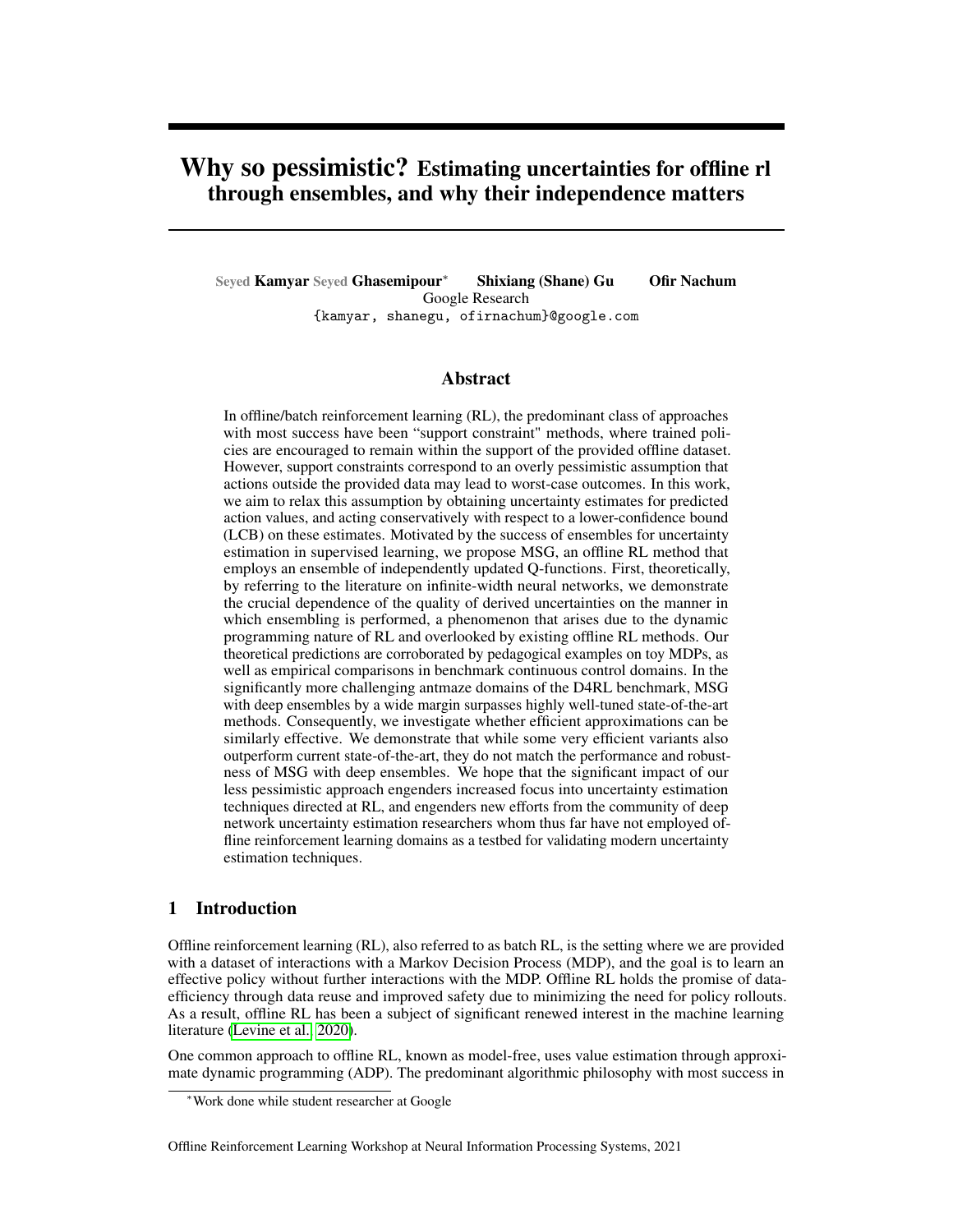Ghasemipour et al., 2021). However, the typical usage of ensembles is to compute a target value y using an ensemble of target networks, and subsequently update all the Q-functions with respect to the same target, typically the minimum over targets. Hence, the objectives for all the Q-functions share the same target value. In this section, drawing upon the literature of in nitely wide networks, we demonstrate that having the updates for ensemble members be independent of one another – as done in MSG – results in uncertainty estimates that align more closely with intuitive expectations, compared to when their targets are shared.

We study this difference in the setting of policy evaluation using an in nite ensemble of in nitewidth Q-function networks (i.e. an ensemble of in nitely many Q-functions, each of which is an in nite-width neural network, with the only difference being that their weights are initialized through independent random draws from the initial weight distribution is sake of simplicity of derivations we assume that the policy we are trying to evaluate is deterministic and that we do not have terminal states in the MDPThe policy evaluation routine we consider is Fitted Q-Evaluation (Fonteneau et al., 2013), which can be described as repeatedly performing the following steps,

Compute TD Targets For each(s; a; r; s<sup>0</sup>) 2 D compute the TD targets (r; s<sup>0</sup>, )

Fit the Q-functions For each ensemble member, optimize the following objective until convergence using full batch gradient descent.

$$
\frac{1}{jDj} \sum_{(s; a; r; s^{-1})^2 D}^{j} Q_{i}(s; a) y^{i}(r; s^0, )^{2}.
$$
 (4)

First we establish some notation. Letdenote a matrix where the rows are the state-action pairs  $(s; a)$  in the of ine dataset. LeR be thejDj  $-1$  matrix containing the rewards observed after each (s; a) in X. Let X<sup>0</sup> denote a matrix where the rows are the next state and policy as for(s<sup>0</sup>)) Additionally let,

$$
\wedge_{0}(A;B) := r \quad Q \ (A) \quad r \quad Q \ (B)^{T} j_{t=0} \qquad \wedge_{0}^{1} := \wedge_{0}(X;X) \quad 1 \qquad C := \wedge_{0}(X^{0},X) \quad \wedge_{0}^{1}.
$$

 $^{\wedge}$ <sub>0</sub>(A; B) above is referred to as the tangent kernel (Jacot et al., 2018), which is de ned as the outerproduct of gradients of the Q-function, at initialization (iteratien0 ). The de nition of  $\mathsf{\Lambda}_{\mathsf{0}}$ does not contain the variablendexing the ensemble members because, at in nite width(A; B) converges to a deterministic kernel and hence is the same for all ensemble members.

Intuitively, C is ajDj j Dj matrix where $c_{p;q}$  (the element at rowp, columnq) captures a notion of similarity betweer(s<sup>0</sup>; (s<sup>0</sup>)) in thep<sup>th</sup> row of X <sup>0</sup>, and(s; a) in theq<sup>th</sup> row of X . Let Y<sub>t</sub> (with shape Dj 1) denote the targets used for tting  $\pm$  at iterationt.

Here, we will study the difference between the following two methods for computing targets: one where each ensemble member uses its own predictions to compute the TD targets (analogous to MSG), and another where all ensemble members share same target (analogous to typical use of ensembles in of ine RL):

Method 1 (MSG, Independent Targets):  $y^{i}(s; a) = r + Q_{i}(s^{0}, (s))$ Method 2 (Shared LCB): 8i;  $y^i$  (s; a) = r + " E ensemble h  $Q_+(s^0; (s))$ i Std ensemble h  $Q_{i}(s^{0}; (s))$ i #

As can be seen in Appendix F, for the two methods considered above, under the described policy evaluation procedure, the values  $(s; a)$ <sub>i</sub> (at iterationt) can be computed in closed form for all  $(s; a)$  2 S A . This enables us to compare the nal distribution  $\Omega(s; a)$  after policy evaluation under two methods.

Theorem 4.1. Aftert iterations, for both Method 1 and Method 2 we have, r

Independent:LCB  $Q_{t+1}(X^0)$   $(1 + \cdots + {}^{t}C^{t})CR$ E h  $(1 + \cdots + {}^{t}C^{t})(Q_{0}(X^{0}) \quad CQ_{0}(X))$ <sup>2</sup> i Shared LCB:LCB  $Q_{t+1}(X^0)$   $(1 + \cdots + {}^{t}C^{t})CR$   $(1 + \cdots + {}^{t}C^{t})$ r E h  $\overline{\mathsf{Q}_0(\mathsf{X}^{\,\mathsf{0}}\!) \quad \mathsf{C}\mathsf{Q}_0(\mathsf{X}\,) \; \xrightarrow{\mathrm{2^{\mathsf{i}}}}$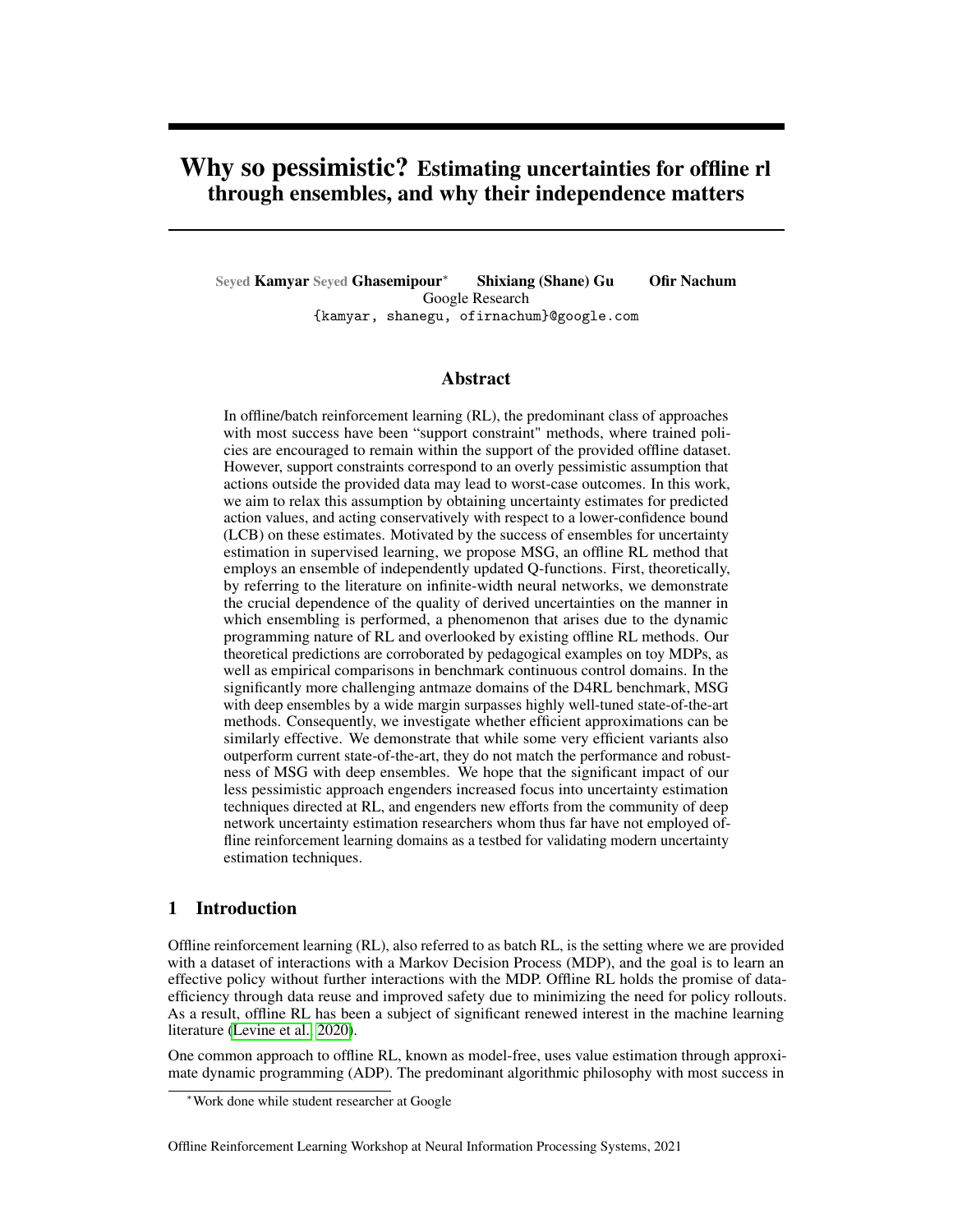where LCB refers to mean - std, and the square and square-root operations are applied element-wise.

Proof. Please refer to Appendix F.

As can be seen, the equations for the lower-con dence bound (LCB) in both settings are very similar, with the main difference being in the second terms which correspond to the "pessimism" terms. In ensembles, the only source of randomness is in the initialization of the networks. In the in nite-width setting this presents itself in the two equations above, where the random va $@$ a $\phi$ e $\$   $\quad$   $\rm CQ_{0}(X)$ produce the uncertainty in the ensemble of networks: For both Independent and Shared-LCB, at iterationt + 1 we have,

$$
Q_{t+1}(X^0) = Q_0(X^0) + C(Y_t \quad Q_0(X))
$$
\n(5)

$$
= CYt + (Q0(X0) CQ0(X))
$$
 (6)

 $\Box$ 

Thus, $Q_0(X^0)$   $CQ_0(X)$  represents the random value accumulated in each iteration. The accumulation of the uncertainty is captured by the geometric term  $::+$   $^{\text{t}}\text{C}^{\text{t}}$ . Here is where we observe the key difference between Independent and Shared-LCB: whether the term : +  $\ ^{\,t}C^{t}$ ) is applied inside or outside the expectation. In Independent ensembles, the randomness/uncertainty is rst backed-up by the geometric term and afterward the standard-deviation is computed. In Shared-LCB however, rst the standard-deviation of the randomness/uncertainty is computed, and afterwards this value is backed up. Not only do we believe that the former (Independent) makes more sense intuitively, but in the case of Shared-LCB be pessimism term may contain negative values which would actually result in an optimism bonuns will be discussed below, we also empirically investigate this question in section 5.3.2 (results in Figure 3) and nd that while Shared-LCB can perform decently in D4RL gym locmotion (Fu et al., 2020), Shared-LCB (and Shared-Min) completely fail on the more challenging domains. This is in line with the observation that no prior ofine RL methods rely solely on Shared-LCB or Shared-Min as the source of pessimism/conservatism (Fujimoto et al., 2019; Kumar et al., 2019; Ghasemipour et al., 2021; An et al., 2021).

#### 4.2 Validating theoretical predictions

In this section we aim to evaluate the validity of our theoretical discussion above in a simple toy MDP that allows us to follow the idealized setting of the presented theorems more closely, and allows for visualization of uncertainties obtained through different ensembling approaches.

Continuous Chain MDP The MDP we consider has state-space  $[-1, 1]$ , action space 2 R, deterministic transition dynamics =  $s + a$  clipped to remain insides, and reward function  $r(s; a) = 1[s^0 2 [0:75; 1]].$ 

Data Collection & Evaluation Policy The of ine dataset we generate consists of 40 episodes, each of length 30. At the beginning of each episode we initialize at a random state In each step take a random action sampled from if ( $0.3, 0.3$ ), and record all transition(ss; a; r; s<sup>0</sup>). For evaluating the uncertainties obtained from different approaches, we create regions of missing data by removing all transitions such that rs<sup>0</sup> are in the range 0:33; 0:33]. The policy we choose to evaluate with the different approaches  $\sin$  (s) = 0:1.

Optimal Desired Form of Uncertainty Note that the evaluation policy( $s$ ) = 0:1 is always moving towards the positive direction, and there is lack of data for states in the interval  $(0.331, 0.331)$ . Hence, what we would expect is that in the region33; 1] there should not be a signi cant amount of uncertainty, while in the region 1; 0:33] there should be signi cantly more uncertainty about the Q-values of because the policy will be passing through  $( 33; 0.33]$  where there is no data.

Results We visualize and compare the uncertainties obtained when the targets in the policy evaluation procedure are computed as:

Independent (MSG): 
$$
y^{i} = r + Q_{i}(s^{0}, (s^{0}))
$$

\nIndependent Double-Q:  $y^{i} = r + \min Q^{i}(s^{0}, (s^{0}))$ ;  $Q^{2}(s^{0}, (s^{0}))$ 

\nshared Mean:  $y = r + \max Q_{i}(s^{0}, (s^{0}))$ 

\nshared LCB:  $y = r + \max Q_{i}(s^{0}, (s^{0}))$ 

\nand  $Q_{i}(s^{0}, (s^{0}))$ 

\nand  $Q_{i}(s^{0}, (s^{0}))$ 

\nand  $Q_{i}(s^{0}, (s^{0}))$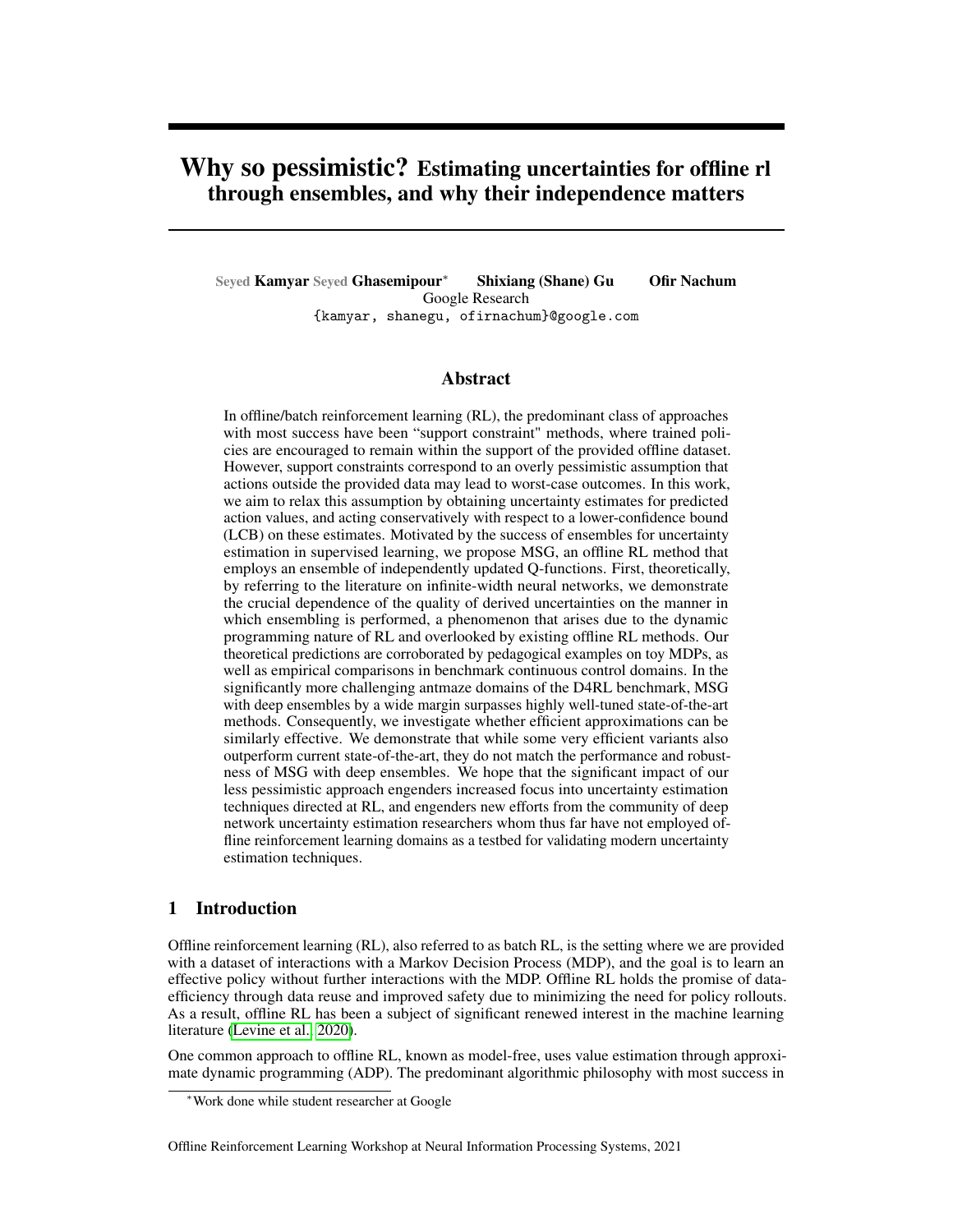Figure 1: Verifying theoretical predictions on the toy Continuous Chain MDP. The marked infer@ 33; 0:33] denotes the region of state-space with no data. As anticipated by Theorem 4.1, when the value functions are trained independently, the derived uncertainties capture the interaction between available data, the structure of the MDP, and the policy being evaluated. When the targets are shared, the networks behave similarly to performing regression for oracle-given target values, i.e. there is randomness amongst ensemble members only between[ 0:33; 0:33] because there is no data in that region.

Shared Min:  $y = r + \dots$  min h  $\mathsf{Q}$  i  $(\mathsf{s}^0\!,\!-(\mathsf{s}^0\!))$ i

We <sub>h</sub>include Independent Double-Q, as using Q-functions of the formQ(s;a) = min  $Q^1(s; a)$ ;  $Q^2(s; a)$  has become common practice in recent deep RL literature (Fujimoto et al., 2018; Haarnoja et al., 2018)

In Figure 1 we plot the mean and two standard deviations of the predicted values for the policy we evaluated, (s) = 0:1 (additional experimental details presented in Appendix G.1). The rst thing to note is that, "Independent" ensembles effectively match our desired form of uncertainty: states that under the evaluation policy lead to regions with little data have wider uncertainties than states that do not. A second observation is **Statian LCBandShared Min provide a seemingly** good approximation to the lower-bound lot dependent predictions. Nonetheless, our theoretical considerations suggest that these lower bounds may have important failure cases. Furthermore, empirically – as we discuss below (Figure 3) – we were unable to train effective policies on ofine RL benchmarks usingShared LCBandShared Min, despite the implementation differing in only 2 lines of code.

Appendix G.2 presents additional very interesting empirical observations in this toy setting which due space limitations we were unable to include in the main manuscript.We highly encourage readers interested in the intersection of in nite-width networks and RL to take a look at our observations as they may be hinting at intriguing avenues for future theoretical and practically important work.

## 5 Experiments

In this section we seek to empirically answer the following questions: 1) How well does MSG perform compared to current state-of-the-art in ofine RL? 2) Can we match the performance of MSG through ef cient ensemble approaches popular in supervised learning literature? 3) Are the theoretical differences in ensembling approaches elaborated on in the previous section practically relevant?

### 5.1 D4RL Benchmark

We begin by evaluating MSG on the Gym (Brockman et al., 2016) subset of the D4RL ofine RL benchmark (Fu et al., 2020). Amongst the different data settings we focus our experiments on themediumand medium-replay (sometimes referred to ansixed) settings as the other data setting could not adequately differentiate between competitive methods. Experimental details such as hyperparameter search procedure are described in Appendix C.

In addition to validating MSG, a secondary objective of ours is to gain a sense for the upper bound of performance for various algorithms on D4RL Gym. For this reason – with an equal hyperparameter tuning budget – we tune the main hyperparameter for each algorithm. As can be seen in Table 3

 $2N$ ote thatIndependent Double-Q is still an independent ensemble, where each ensemble member has an architecture containing a min-pooling on top of two subnetworks.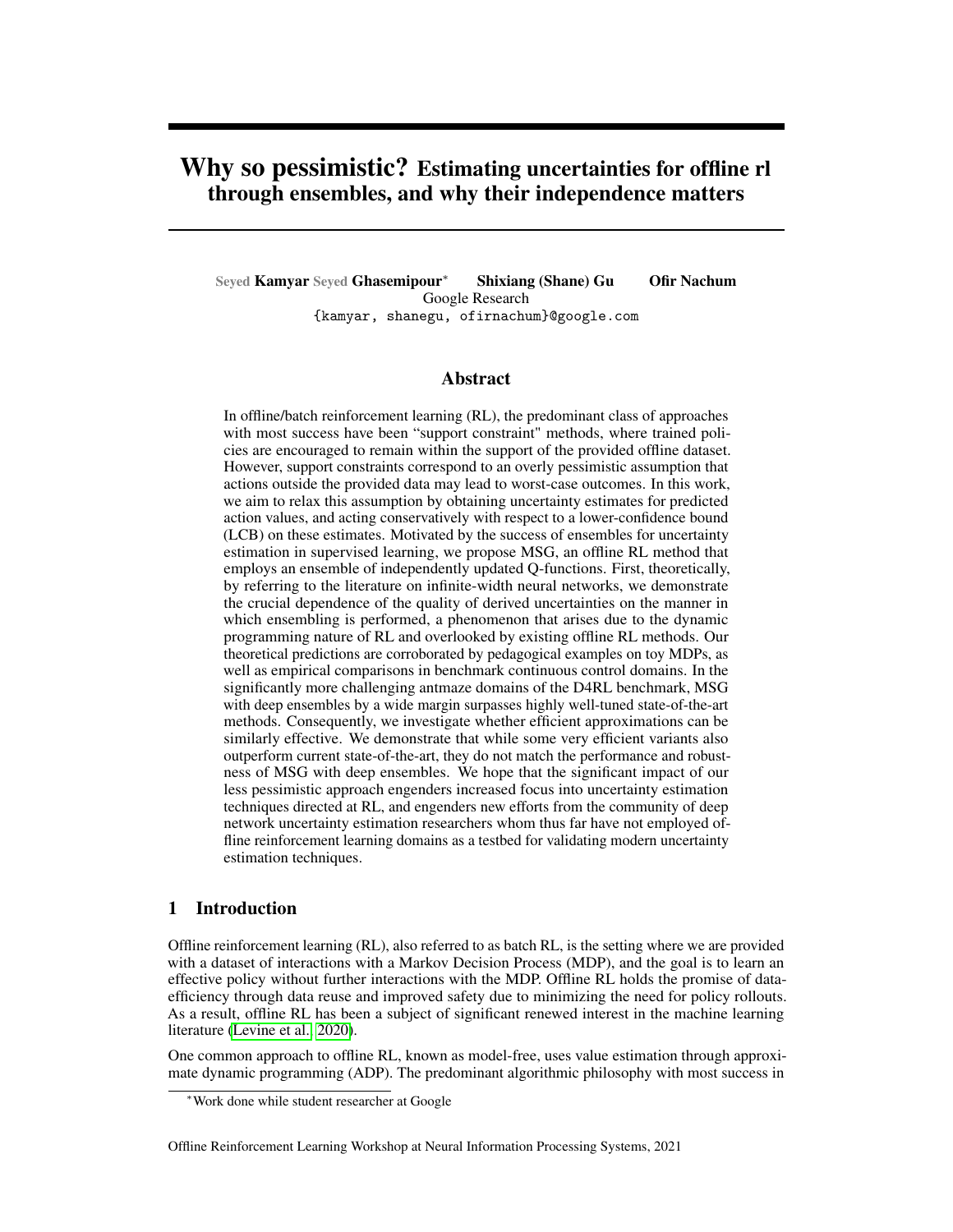Figure 2: Results for DM Control Suite subset of the RL Unplugged benchmark (Gulcehre et al., 2020). We note that: 1) the architecture we used are smaller by a factor of approximately 60x, 2) CRR results are reported by their best checkpoint throughout training which differs from ours, BC, and MuZero Unplugged which report performance at the end of training. Baseline results taken from Schrittwieser et al. (2021).

| Domain                                                                                                                                 | CQL (Reported) MSG ( $N = 64$ )              |                                              |                                          |                  |                                    |
|----------------------------------------------------------------------------------------------------------------------------------------|----------------------------------------------|----------------------------------------------|------------------------------------------|------------------|------------------------------------|
| maze2d-umaze<br>maze2d-medium<br>maze2d-large                                                                                          | 5.7<br>5.0<br>12.5                           | 100:2<br>87:4<br>147:8                       | 33:0<br>10:6<br>55:8                     | -8<br>-4         | O<br>0.1                           |
| antmaze-umaze<br>antmaze-umaze-diverse<br>antmaze-medium-play<br>antmaze-medium-diverse<br>antmaze-large-play<br>antmaze-large-diverse | 74.0<br>84:0<br>61.2<br>53.7<br>15.8<br>14.9 | 96:8<br>60:2<br>80:0<br>78:8<br>64:8<br>68:8 | 2:0<br>7:1<br>9:4<br>5:5<br>10:7<br>11:7 | 8<br>8<br>8<br>8 | 0:1<br>0:5<br>0:1<br>0:1<br>0<br>O |

Table 2:D4RL antmaze tasks. Figure

Table 1: Result on D4RL maze2d and antmaze domains. Astaken from Fu et al. (2020). we were unable to reproduce CQL antmaze results, we present the numbers reported by the original paper which uses the same network architectures.

(Appendix A), across the board in D4RL Gym, MSG is competitive with very well-tuned current state-of-the-art algorithms, CQL (Kumar et al., 2020) and F-BRC (Kostrikov et al., 2021). We also note that our results for baseline algorithms exceed prior reported results (often signi cantly), providing us con-dence in their implementation.

Thus far we established the validity of MSG as an of ine RL algorithm. However, on the gym domains considered above, MSG's performance is on par with CQL and F-BRC, and does not motivate the use of ensembles in lieu of support constraints. To enable a better comparison amongst competing algorithms, we experiment with the signi cantly more challenging antmaze tasks.

The antmaze tasks in D4RL, and in particular the two antmaze-large settings, are considered to be extremely challenging. The data for antmaze tasks consists of many episodes of an Ant agent (Brockman et al., 2016) running along arbitrary paths in a maze. The data from these trajectories is relabeled with a reward of when near a particular location in the maze (at which point the episode is terminated), and otherwise. The undirected, extremely sparse reward nature of antmaze tasks make them very challenging, especially for the large maze sizes.

To the best of our knowledge, the antmaze-large domains are considered unsolved, unless specialized technique such as hierarchical policies – which signi cantly simplify the problem – are used (e.g. Ajay et al. (2020)). The current state-of-the-art is CQL (Kumar et al., 2019), and is the method we compare to. Table 1 presents our empirical results. As we were unable to reproduce the reported results for CQL, for fairness we include the numbers reported by the original work which uses the same network architectures. As can be seen, MSG achieves unprecedented results on the antmaze domains, clearly demonstrating the signi cant advantage of employing ensembles for batch RL.

### 5.2 RL Unplugged

Figure 2 presents additional results using the RL Unplugged benchmark (Gulcehre et al., 2020). We compare to results for Behavioral Cloning (BC) and two state-of-the-art methods, Critic-Regularized Regression (CRR) (Wang et al., 2020) and MuZero Unplugged (Schrittwieser et al., 2021). Despite the relatively very small architectures we used n(umber of parameters), we observe that MSG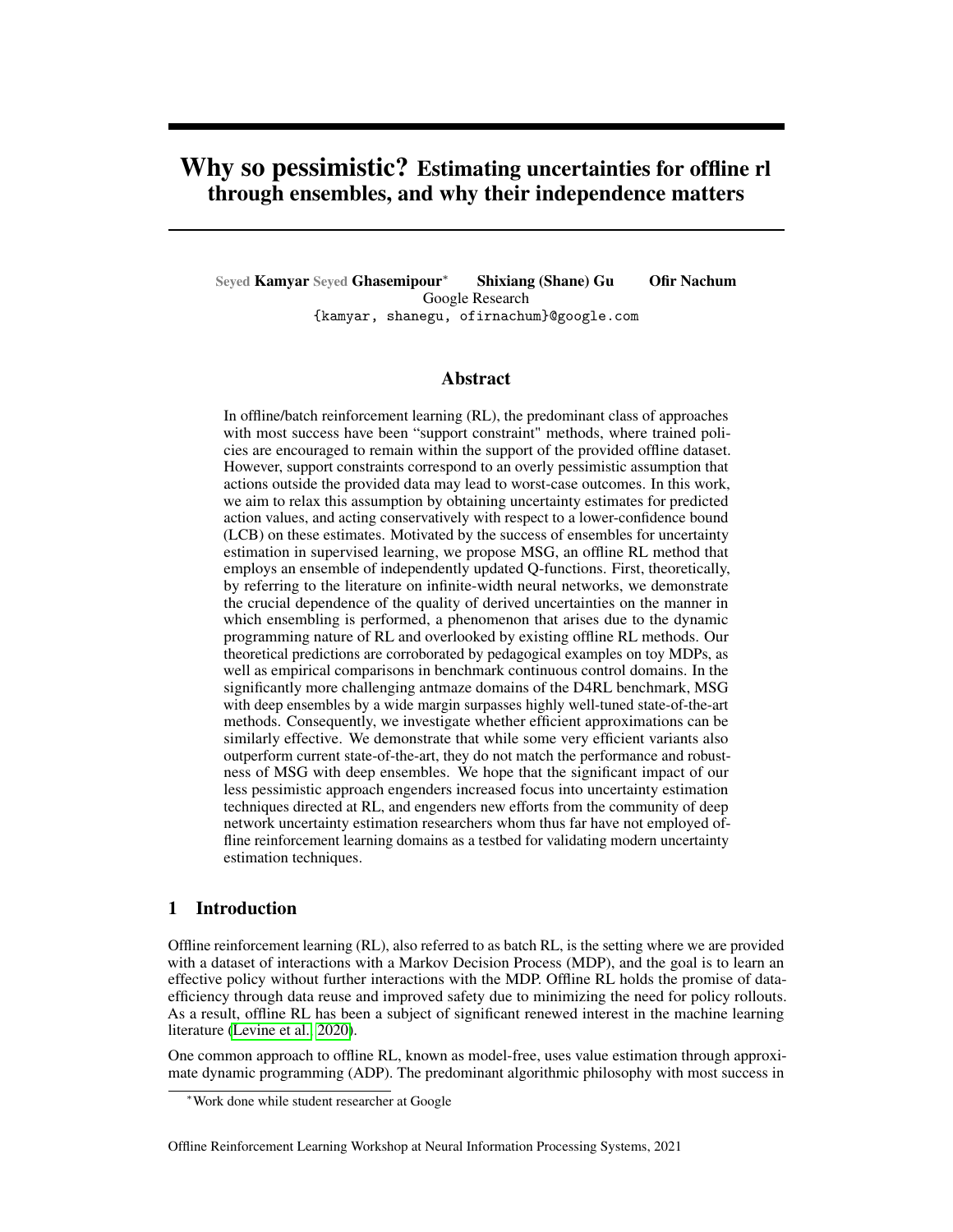Figure 3: Results for ef cient ensembles and ensemble ablations. Numerical values can be found in Table 4.

is on par with the current state-of-the-art these tasks with the except to mation of the which appears to require the larger architectures used by (Gulcehre et al., 2020). Additional experimental details as well as numerical presentation of results can be found in appendix E.

### 5.3 Ef cient Ensembles & Ensemble Ablations

In this section we dissect what aspects of MSG contribute to its superior results, and investigate whether the advantages of MSG can be realized through ef cient ensemble approximations popular in supervised learning.

### 5.3.1 Ef cient Ensmebles

Thus far we have demonstrated the signi cant performance gains attainable through MSG. An important concern however, is that of parameter and computational ef ciency: "Deep Ensembles" result in anN -fold increase in memory and compute usage for the Q-networks. While this might not be a signi-cant problem for D4RL benchmark domains due to small model footprints , it becomes a major bottleneck with larger architectures such as those used in language and vision domains. To this end, we evaluate whether recent advances in ef cient ensemble approaches also transfer well to the problem of batch RL. Speci cally, the ef cient ensemble approaches we consider are:

Multi-Head (Lee et al., 2015; Osband et al., 2016; Tran et al., 2020)Multi-Head refers to ensembles that share a "trunk" network and have separate "head" networks for each ensemble member. In this work, we modify the last layer of a value network to out put edictions instead of a single Q-value, making the computational cost of this ensemble on par with a single network.

Multi-Input Multi-Output (MIMO) (Havasi et al., 2020) MIMO is an ensembling approach that approximately has the same parameter and computational footprint as a single network. The MIMO approach only modi es the input and output layers of a given network. In MIMO, to compute predictions for data-points<sub>1</sub>; :::;  $x_N$  under an ensemble of size, the data-points are concatenated and passes to the network. The output of the network is then splining to dictions  $y_1$ ; :::;  $y_N$ . For added clari cation, we include Figure 4a depicting how a MIMO ensemble network functions.

Batch Ensembles (Wen et al., 2020) Batch Ensembles incorporate rank-1 modulations to the weights of fully-connected layers. More speci cally, let be the weight matrix of a given fullyconnected layer and latbe the input to the layer. The output of the layer for ensemble member is computed as  $((W<sup>T</sup>(x<sup>i</sup>)) s<sup>i</sup> + b<sup>j</sup>)$ , where is the element-wise product, parameters with superscript are separate for each ensemble member, and the activation function. While Batch Ensemble is ef cient in terms of number of parameters, in our actor-critic setup its computational cost is on the same order as deep ensembles since for policy updates we need to evaluate each ensemble member separately.

Results As can be seen in Table 4, the performance gains of MSG can to some extent also be realized by ef cient ensemble variants. Interestingly, in our experiments the most effective ef cient ensemble approach is Multi-Head ensembles, which is not considered to be the most competitive uncertainty estimation technique in the supervised learning literature (Havasi et al., 2020). Compared to CQL, Multi-Head ensembles continue to be competitive on D4RL gym, and noticeably outperform CQL on antmaze-large tasks. Additionally, training Multi-Head ensembles is the most ef cient method, on par with training without ensembling  $(1)$ .

Nonetheless, compared to MSG using deep ensembles, there is a signi cant performance gap. We believe this observation very clearly motivates future work in developing ef cient uncertainty estimation approaches that are better suited to the domain of reinforcement learning. To facilitate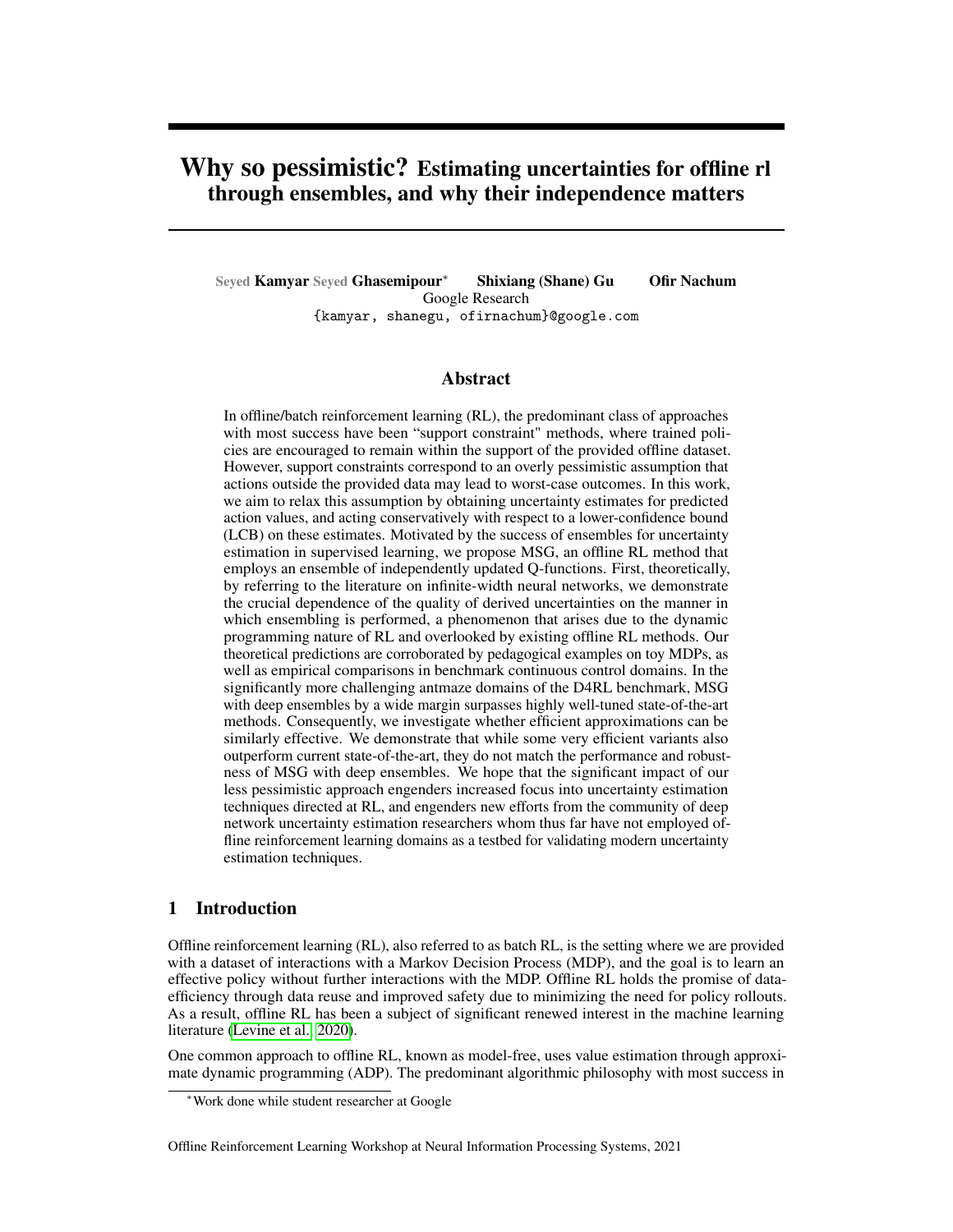this direction of research, in our codebase which will be open-sourced, we also include a complete boilerplate example amenable to drop-in implementation of novel uncertainty-estimation techniques.

### 5.3.2 Ensemble Ablations

Finally, through the ablations in Table 4 we seek to create a better sense for the various components of MSG.

Comparing MSG with deep ensembles  $\epsilon$  64), and Multi-Head ensembles ( $\epsilon$  64), to no ensembling  $(N = 1)$  we see very clearly the massive advantage of ensembling.

Comparing MSG, which usebdependent targets, toShared LCBandShared Minwe see that the latter non-independent approaches signi cantly underperform.

Comparing CQL t $\mathbb{N} = 1$  (no ensembling, only CQL-inspired regularizer), we observe that the CQL regularizer tends to be better on Gym domains, and our regularizer may be better on antmaze domains but our results are inconclusive. The advantage of the regularizer we used is signi cant computationl ef cieny due to not using importance sampling.

### 6 Discussion

Our work has highlighted the signi cant power of ensembling as a mechanism for uncertainty estimation for of ine RL. Theoretically, and practically through benchmark experiments, we have studied the critical importance of the manner in which ensembling is done. An important outstanding direction is how can we design improved ef cient ensemble approximations, as we have demonstrated that current approaches used in supervised learning – some of which do lead to state-of-the-art results ofine RL results – are not nearly as effective as deep ensembles. We hope that this work engenders new efforts from the community of deep network uncertainty estimation researchers whom thus far have not employed of ine reinforcement learning domains as a testbed for validating modern uncertainty estimation techniques.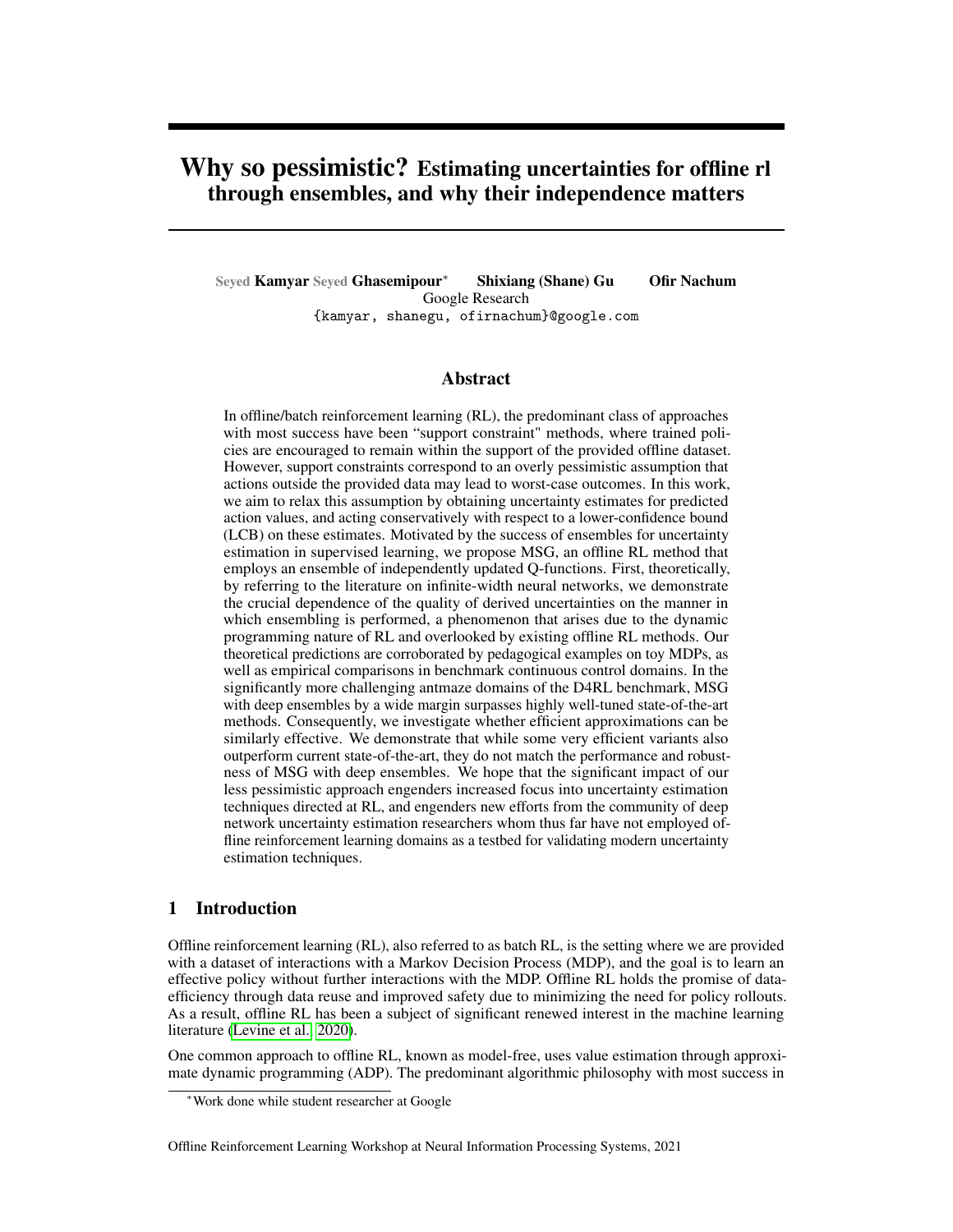## References

- Rishabh Agarwal, Dale Schuurmans, and Mohammad Norouzi. An optimistic perspective on ofine reinforcement learning. Imternational Conference on Machine Learning p. 104–114. PMLR, 2020.
- Anurag Ajay, Aviral Kumar, Pulkit Agrawal, Sergey Levine, and O-r Nachum. Opal: Ofine primitive discovery for accelerating of ine reinforcement learning Xiv preprint arXiv:2010.1361, 12020.
- Gaon An, Seungyong Moon, Jang-Hyun Kim, and Hyun Oh Song. Uncertainty-based ofine reinforcement learning with diversi ed q-ensembledvances in Neural Information Processing Systems34, 2021.
- Greg Brockman, Vicki Cheung, Ludwig Pettersson, Jonas Schneider, John Schulman, Jie Tang, and Wojciech Zaremba. Openai gymarXiv preprint arXiv:1606.0154,02016.
- Jacob Buckman, Carles Gelada, and Marc G Bellemare. The importance of pessimism in -xed-dataset policy optimization.arXiv preprint arXiv:2009.0679,92020.
- Bo Dai, O r Nachum, Yinlam Chow, Lihong Li, Csaba Szepesvári, and Dale Schuurmans. Coindice: Off-policy con dence interval estimatiorarXiv preprint arXiv:2010.1165, 2020.
- Yihao Feng, Tongzheng Ren, Ziyang Tang, and Qiang Liu. Accountable off-policy evaluation with kernel bellman statistics. Imternational Conference on Machine Learning p. 3102–3111. PMLR, 2020.
- Raphael Fonteneau, Susan A Murphy, Louis Wehenkel, and Damien Ernst. Batch mode reinforcement learning based on the synthesis of arti cial trajectori**As**nals of operations researc<sup>h</sup> and it. 383–416, 2013.
- Justin Fu, Aviral Kumar, O r Nachum, George Tucker, and Sergey Levine. D4rl: Datasets for deep data-driven reinforcement learning rXiv preprint arXiv:2004.0721, 2020.
- Scott Fujimoto and Shixiang Shane Gu. A minimalist approach to ofine reinforcement learning. arXiv preprint arXiv:2106.068602021.
- Scott Fujimoto, Herke Hoof, and David Meger. Addressing function approximation error in actorcritic methods. Inhternational Conference on Machine Learning . 1587–1596. PMLR, 2018.
- Scott Fujimoto, David Meger, and Doina Precup. Off-policy deep reinforcement learning without exploration. InInternational Conference on Machine Learning , 2052–2062. PMLR, 2019.
- Seyed Kamyar Seyed Ghasemipour, Shixiang Gu, and Richard Zemel. Smile: Scalable meta inverse reinforcement learning through context-conditional policies. 2019.
- Seyed Kamyar Seyed Ghasemipour, Dale Schuurmans, and Shixiang Shane Gu. Emaq: Expected-max q-learning operator for simple yet effective of ine and online rl. Innernational Conference on Machine Learningpp. 3682–3691. PMLR, 2021.
- Mohammad Ghavamzadeh, Shie Mannor, Joelle Pineau, and Aviv Tamar. Bayesian reinforcement learning: A surveyarXiv preprint arXiv:1609.044362016.
- Caglar Gulcehre, Ziyu Wang, Alexander Novikov, Thomas Paine, Sergio Gómez, Konrad Zolna, Rishabh Agarwal, Josh S Merel, Daniel J Mankowitz, Cosmin Paduraru, et al. Rl unplugged: A collection of benchmarks for of ine reinforcement learning dvances in Neural Information Processing System<sup>33</sup>, 2020.
- Chuan Guo, Geoff Pleiss, Yu Sun, and Kilian Q Weinberger. On calibration of modern neural networks. InInternational Conference on Machine Learning p. 1321–1330. PMLR, 2017.
- Tuomas Haarnoja, Aurick Zhou, Kristian Hartikainen, George Tucker, Sehoon Ha, Jie Tan, Vikash Kumar, Henry Zhu, Abhishek Gupta, Pieter Abbeel, et al. Soft actor-critic algorithms and applications.arXiv preprint arXiv:1812.059052018.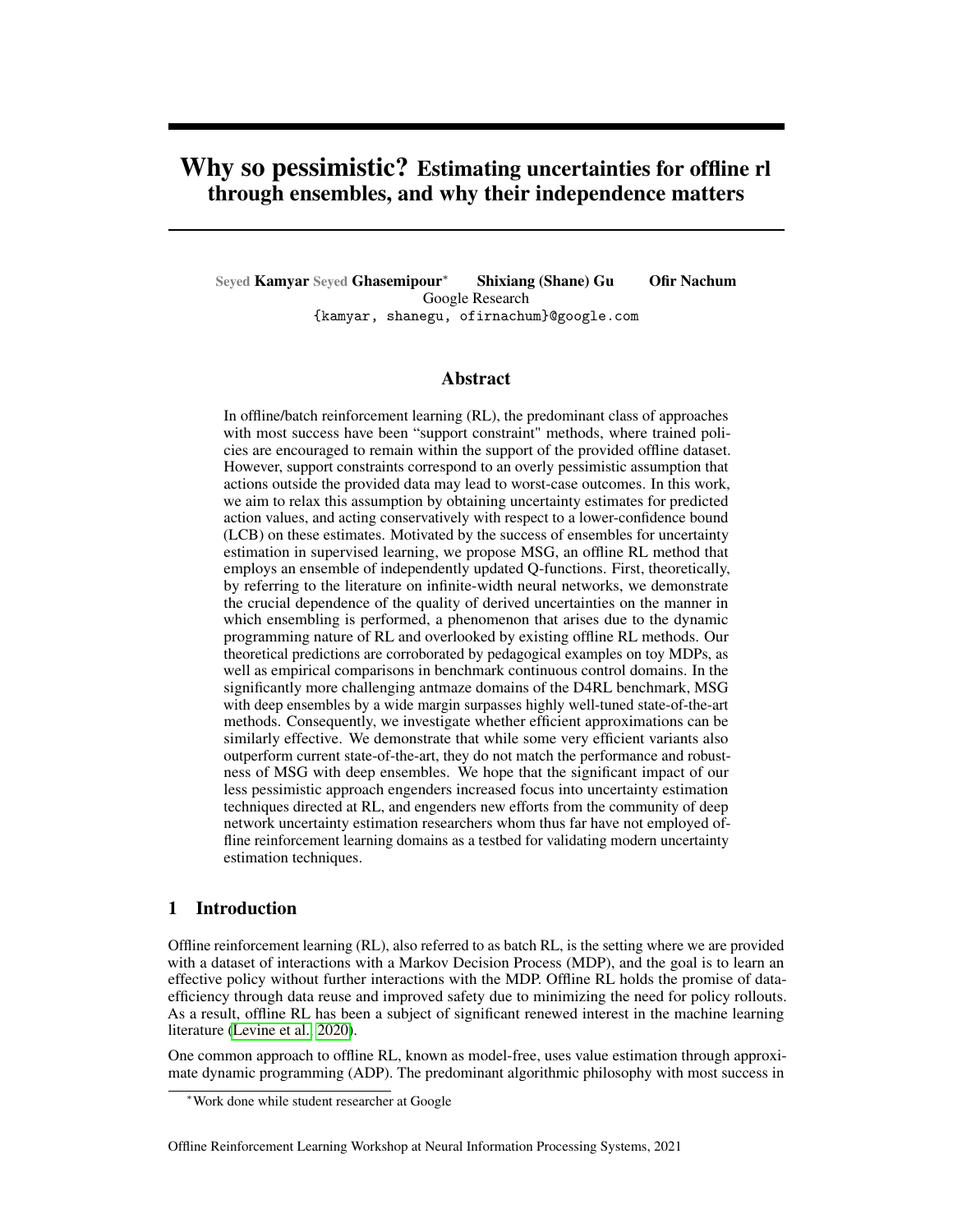- Marton Havasi, Rodolphe Jenatton, Stanislav Fort, Jeremiah Zhe Liu, Jasper Snoek, Balaji Lakshminarayanan, Andrew M Dai, and Dustin Tran. Training independent subnetworks for robust prediction.arXiv preprint arXiv:2010.0661,02020.
- Kaiming He, Xiangyu Zhang, Shaoqing Ren, and Jian Sun. Identity mappings in deep residual networks. InEuropean conference on computer visipp. 630–645. Springer, 2016.
- Arthur Jacot, Franck Gabriel, and Clément Hongler. Neural tangent kernel: Convergence and generalization in neural networkarXiv preprint arXiv:1806.075722018.
- Diederik P Kingma and Jimmy Ba. Adam: A method for stochastic optimization Niv preprint arXiv:1412.69802014.
- Ilya Kostrikov and O r Nachum. Statistical bootstrapping for uncertainty estimation in off-policy evaluation.arXiv preprint arXiv:2007.1360, 92020.
- llya Kostrikov, Rob Fergus, Jonathan Tompson, and O r Nachum. Of ine reinforcement learning with sher divergence critic regularization. International Conference on Machine Learningp. 5774–5783. PMLR, 2021.
- Aviral Kumar, Justin Fu, George Tucker, and Sergey Levine. Stabilizing off-policy q-learning via bootstrapping error reductionarXiv preprint arXiv:1906.0094, 2019.
- Aviral Kumar, Aurick Zhou, George Tucker, and Sergey Levine. Conservative q-learning for of ine reinforcement learningarXiv preprint arXiv:2006.0477,92020.
- Ilja Kuzborskij, Claire Vernade, Andras Gyorgy, and Csaba Szepesvári. Con-dent off-policy evaluation and selection through self-normalized importance weightind the trational Conference on Arti cial Intelligence and Statisticspp. 640–648. PMLR, 2021.
- Balaji Lakshminarayanan, Alexander Pritzel, and Charles Blundell. Simple and scalable predictive uncertainty estimation using deep ensembles iv preprint arXiv:1612.0147, 42016.
- Tor Lattimore and Csaba SzepesvaBiandit algorithms Cambridge University Press, 2020.
- Jaehoon Lee, Yasaman Bahri, Roman Novak, Samuel S Schoenholz, Jeffrey Pennington, and Jascha Sohl-Dickstein. Deep neural networks as gaussian processeris preprint arXiv:1711.00165 2017.
- Jaehoon Lee, Lechao Xiao, Samuel Schoenholz, Yasaman Bahri, Roman Novak, Jascha Sohl-Dickstein, and Jeffrey Pennington. Wide neural networks of any depth evolve as linear models under gradient descen Advances in neural information processing systemas 8572-8583, 2019.
- Stefan Lee, Senthil Purushwalkam, Michael Cogswell, David Crandall, and Dhruv Batra. Why m heads are better than one: Training a diverse ensemble of deep networking. preprint arXiv:1511.063142015.
- Sergey Levine, Aviral Kumar, George Tucker, and Justin Fu. Ofine reinforcement learning: Tutorial, review, and perspectives on open problems. are print arXiv:2005.0164, 32020.
- Ping Li, Jinde Cao, and Zidong Wang. Robust impulsive synchronization of coupled delayed neural networks with uncertainties. Physica A: Statistical Mechanics and its Applications 3:261–272, 2007.
- Yujia Li, Daniel Tarlow, Marc Brockschmidt, and Richard Zemel. Gated graph sequence neural networks.arXiv preprint arXiv:1511.0549,32015.
- Alexander G de G Matthews, Mark Rowland, Jiri Hron, Richard E Turner, and Zoubin Ghahramani. Gaussian process behaviour in wide deep neural networks preprint arXiv:1804.1127,12018.
- Ben Mildenhall, Pratul P Srinivasan, Matthew Tancik, Jonathan T Barron, Ravi Ramamoorthi, and Ren Ng. Nerf: Representing scenes as neural radiance elds for view synthesiaroppean conference on computer visionp. 405–421. Springer, 2020.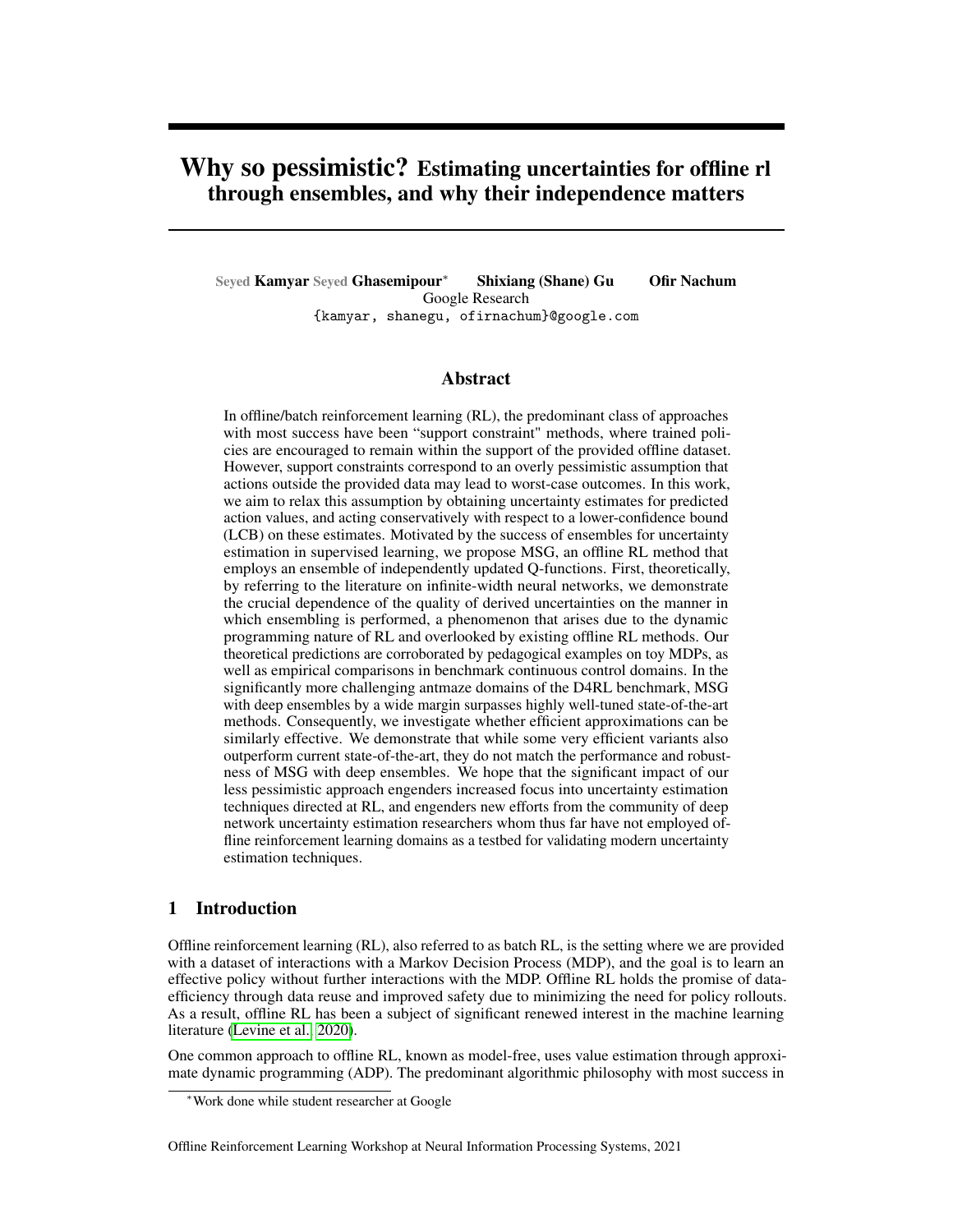- Ashvin Nair, Murtaza Dalal, Abhishek Gupta, and Sergey Levine. Awac: Accelerating online reinforcement learning with of ine datasets. 2020.
- Radford M Neal.Bayesian learning for neural network solume 118. Springer Science & Business Media, 2012.
- Roman Novak, Lechao Xiao, Jiri Hron, Jaehoon Lee, Alexander A Alemi, Jascha Sohl-Dickstein, and Samuel S Schoenholz. Neural tangents: Fast and easy in nite neural networks in partition. preprint arXiv:1912.0280,32019.
- Ian Osband, Charles Blundell, Alexander Pritzel, and Benjamin Van Roy. Deep exploration via bootstrapped dgn.Advances in neural information processing systems 4026–4034, 2016.
- Ian Osband, Benjamin Van Roy, Daniel J Russo, Zheng Wen, et al. Deep exploration via randomized value functions.J. Mach. Learn. Res20(124):1–62, 2019.
- Georg Ostrovski, Marc G Bellemare, Aäron Oord, and Rémi Munos. Count-based exploration with neural density models. International conference on machine learningo, 2721–2730. PMLR, 2017.
- Yaniv Ovadia, Emily Fertig, Jie Ren, Zachary Nado, David Sculley, Sebastian Nowozin, Joshua V Dillon, Balaji Lakshminarayanan, and Jasper Snoek. Can you trust your model's uncertainty? evaluating predictive uncertainty under dataset shift iv preprint arXiv:1906.025302019.
- Nick Pawlowski, Andrew Brock, Matthew CH Lee, Martin Rajchl, and Ben Glocker. Implicit weight uncertainty in neural networks. Xiv preprint arXiv: 1711.012972017.
- Xue Bin Peng, Aviral Kumar, Grace Zhang, and Sergey Levine. Advantage-weighted regression: Simple and scalable off-policy reinforcement learning. Xiv preprint arXiv:1910.0017, 72019.
- Julian Schrittwieser, Thomas Hubert, Amol Mandhane, Mohammadamin Barekatain, Ioannis Antonoglou, and David Silver. Online and ofine reinforcement learning by planning with a learned modelarXiv preprint arXiv:2104.0629, 42021.
- Vincent Sitzmann, Julien Martel, Alexander Bergman, David Lindell, and Gordon Wetzstein. Implicit neural representations with periodic activation functions wandes in Neural Information Processing System<sup>33</sup>, 2020.
- Alexander L Strehl, Lihong Li, and Michael L Littman. Reinforcement learning in nite mdps: Pac analysis.Journal of Machine Learning Research 0(11), 2009.
- P. Thomas, G. Theocharous, and M. Ghavamzadeh. High con dence off-policy evaluation. In Proceedings of the 29th Conference on Arti cial Intelligen 2015.
- Linh Tran, Bastiaan S Veeling, Kevin Roth, Jakub Swiatkowski, Joshua V Dillon, Jasper Snoek, Stephan Mandt, Tim Salimans, Sebastian Nowozin, and Rodolphe Jenatton. Hydra: Preserving ensemble diversity for model distillationarXiv preprint arXiv:2001.0469, 42020.
- Ashish Vaswani, Noam Shazeer, Niki Parmar, Jakob Uszkoreit, Llion Jones, Aidan N Gomez, ukasz Kaiser, and Illia Polosukhin. Attention is all you need. Advances in neural information processing systemsp. 5998–6008, 2017.
- Ziyu Wang, Alexander Novikov, Konrad Zolna, Jost Tobias Springenberg, Scott Reed, Bobak Shahriari, Noah Siegel, Josh Merel, Caglar Gulcehre, Nicolas Heess, et al. Critic regularized regressionarXiv preprint arXiv:2006.151342020.
- Yeming Wen, Dustin Tran, and Jimmy Ba. Batchensemble: an alternative approach to ef cient ensemble and lifelong learning. Xiv preprint arXiv: 2002.0671, 52020.
- Yifan Wu, George Tucker, and O r Nachum. Behavior regularized of ine reinforcement learning. arXiv preprint arXiv:1911.1136,12019.
- Greg Yang and Edward J Hu. Feature learning in in nite-width neural netwoakisiv preprint arXiv:2011.145222020.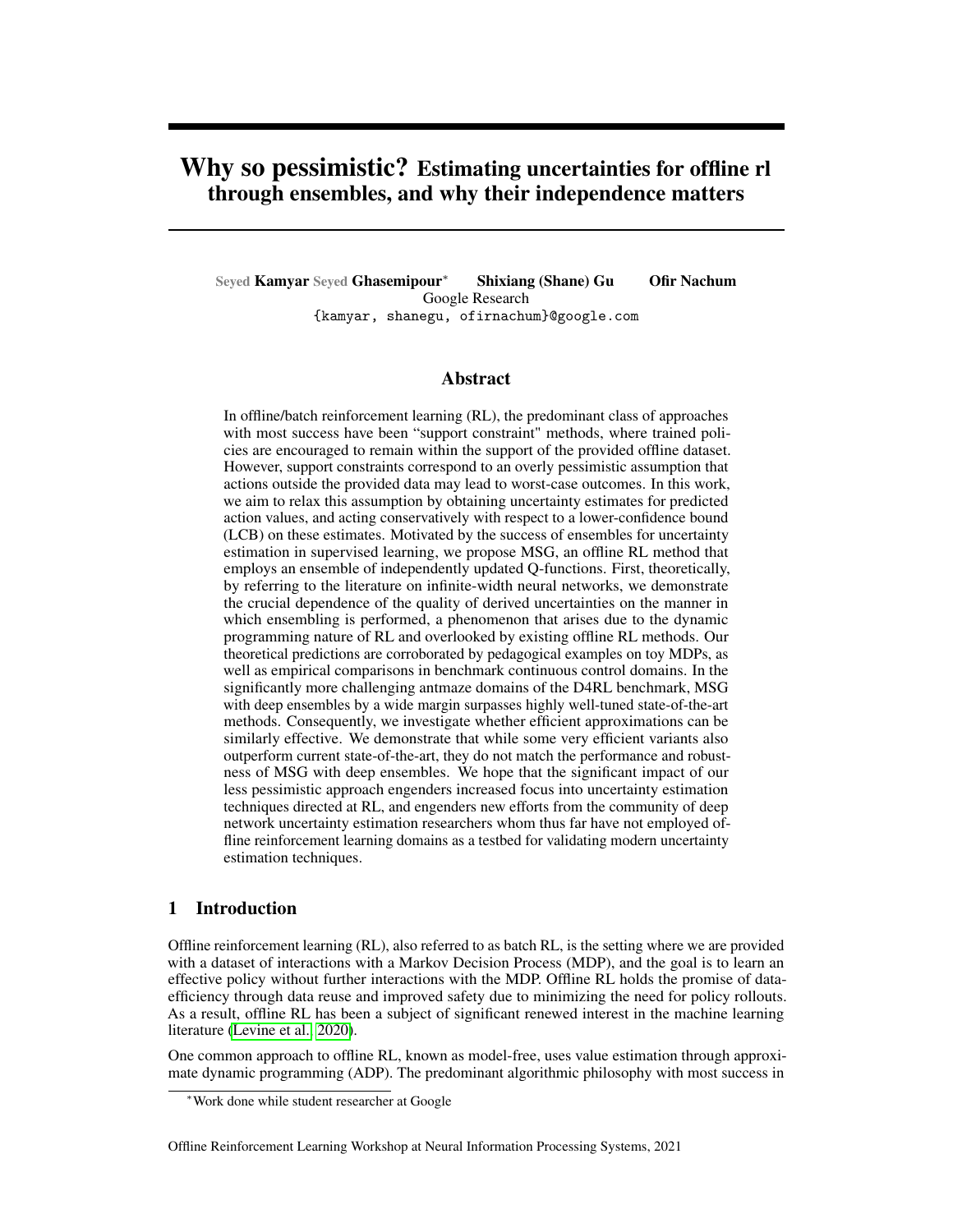- Mengjiao Yang, Bo Dai, O r Nachum, George Tucker, and Dale Schuurmans. Of ine policy selection under uncertaintyarXiv preprint arXiv:2012.0691,92020.
- Lantao Yu, Tianhe Yu, Chelsea Finn, and Stefano Ermon. Meta-inverse reinforcement learning with probabilistic context variables.rXiv preprint arXiv:1909.0931, 42019.
- Shilin Zhu, Xin Dong, and Hao Su. Binary ensemble neural network: More bits per network or more networks per bit? InProceedings of the IEEE/CVF Conference on Computer Vision and Pattern Recognition, pp. 4923–4932, 2019.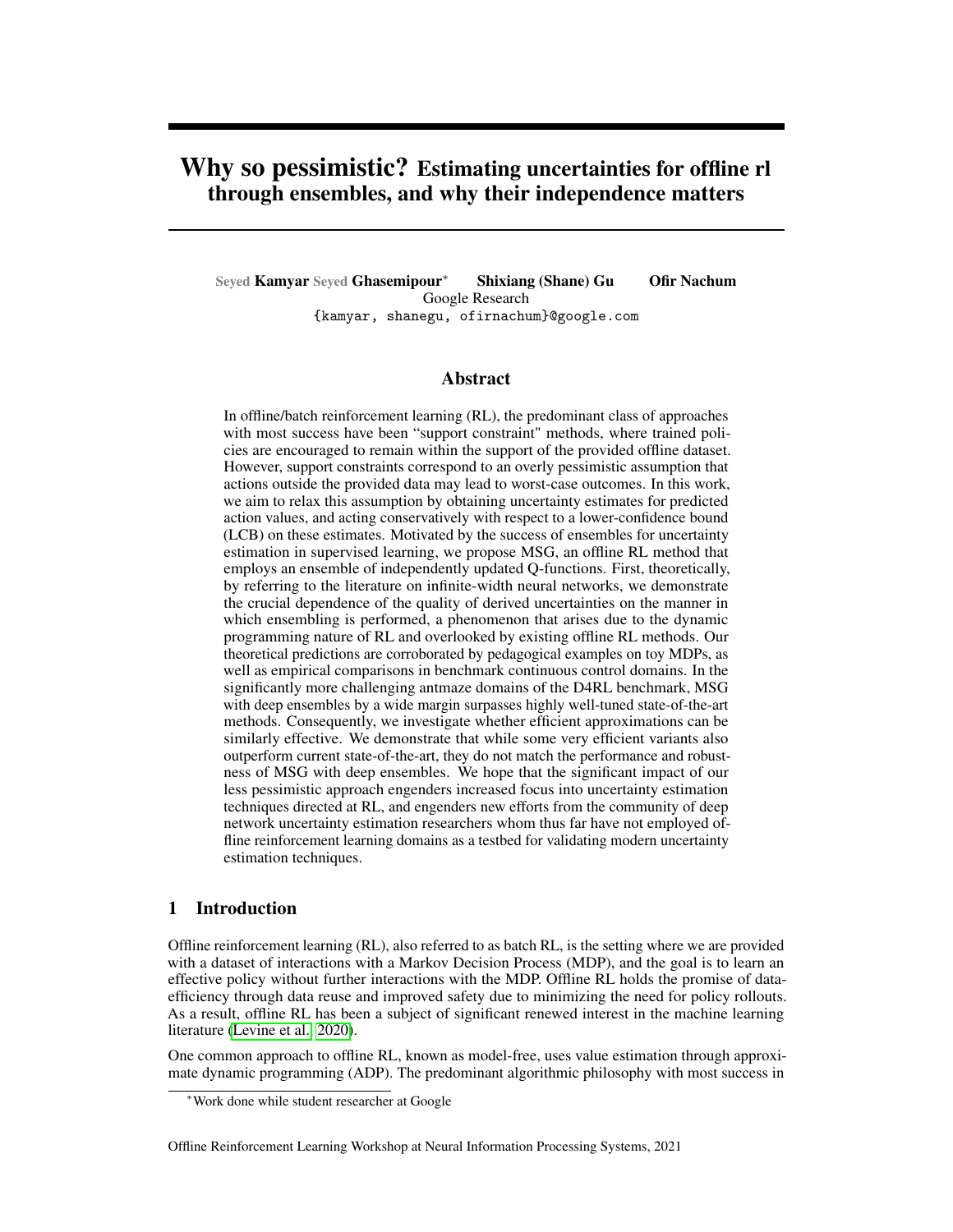# A D4RL Gym Locomotion Benchmark Table

| Domain                        | BC.  | CQL       |      |            | F-BRC (no bonus) |     |           | $\parallel$ MSG (N = 64) |      |    |          | Data Top 25    |     |
|-------------------------------|------|-----------|------|------------|------------------|-----|-----------|--------------------------|------|----|----------|----------------|-----|
| halfcheetah-medium36:1   50:1 |      |           | 1.2  |            | 45:7             | 0:5 | $0:01$    | 50:6                     | 1:5  |    | 0        | 37:0           | 2:0 |
| hopper-medium                 | 29:0 | 90:2      |      | 10:5 2:58  | 99:0             | 4:1 | 0:012     | 88:2                     | 11:6 |    |          | $-1$ 0.5 101:1 | 1:1 |
| ⊧walker2d-medium              | 6:6  | 82:8      |      | $0:6$ 3:38 | 81:6             | 0:2 | 0.016     | 83:6                     | 2:0  |    | $-1$ 0.1 | 77:6           | 1:4 |
| halfcheetah-mixed             | 38:4 | 47:6      | 2:5  | 0.67       | 45:3             | 0:1 | $0.01$ II | 52:1                     | 1:7  |    | $\Omega$ | 38:1           | 4:1 |
| hopper-mixed                  | 11:8 | 61:1      | 36:8 | 0:67       | 29:3             | 0:8 | 0.019     | 82:1                     | 24:2 | -2 | - 0      | 101:8          | 1:5 |
| walker2d-mixed                |      | 11:3 20:5 |      | $3:8$ 3:38 | 28:4             | 5:7 | 0.038     | 24:0                     | 9:4  |    | $-2$ 0.1 | 50:6           | 3:9 |

Table 3: Results on Gym subset of the D4RL benchmark. For MSG we use an ensemble size of For fairness of comparison, F-BRC is ran without adding a survival reward bonus. For each method we also report the hyperparameter value used. Full experimental details are presented in Appendix C.

# B Ef cient Ensembles & Ensemble Ablations Table

| Domain                | CQL    | Deep Ens. | $MIMO-0.5$ | MIMO-1 | Multi-Head | Batch Ens | N.<br>$= 1$  | Shared LCB | Shared Min |
|-----------------------|--------|-----------|------------|--------|------------|-----------|--------------|------------|------------|
| halfcheetah-medium    | 50.1   | 50.6      | 40.0       | 44.4   | 49.8       | 40.2      | 48.6         | 47.9       | 36.0       |
| hopper-medium         | 90.2   | 88.2      | 60.2       | 65.1   | 94.8       | 41.6      | 50.2         | 30.0       | 43.6       |
| walker2d-medium       | 82.8   | 83.6      | 80.7       | 83.6   | 84.5       | 13.2      | 84.9         | 85.5       | 0.0        |
| halfcheetah-mixed     | 47.6   | 52.1      | 0.0        | 6.7    | 49.4       | 43.0      | 49.6         | 51.0       | 2.3        |
| hopper-mixed          | 61.1   | 82.1      | 22.7       | 32.5   | 45.5       | 35.0      | 30.5         | 32.5       | 6.7        |
| walker2d-mixed        | 20.5   | 24.0      | 14.5       | 16.8   | 15.9       | 12.0      | 11.5         | 26.3       | 0.0        |
| antmaze-large-diverse | $15.8$ | 64.8      | 11.0       | 26.0   | 33.5       | 0.0       | noisy $30.5$ | 0.0        | 0.0        |
| antmaze-large-play    | 14.9   | 68.8      | 7.5        | 20.5   | 27.5       | 0.0       | noisy 11.0   | 0.0        | 0.0        |

Table 4: Results for ef cient ensembles and ensemble ablations.

# C D4RL Gym Details

All policies and Q-functions are a 3 layer neural network with relu activations and hidden layer size 256. The policy output is a normal distribution that is squashed to 1] using the tanh function. All methods were trained for 1M steps. CQL and MSG are trained with behavioral cloning (BC) for the rst 50K steps. F-BRC pretrains with 1M steps of BC.

CQL, F-BRC, and MSG are tuned with an equal hyperparameter search budget. Running the best found hyperparameter using 5 new random seeds. Each run is evaluated for 10 episodes, and the mean and standard deviation across the 5 runs is reported in the table. For fairness of comparison, F-BRC is ran without adding a survival reward bonus. MSG and CQL are implemented in our code, and for F-BRC we use the opensourced codebase.

### C.1 Hyperparameter Search

For all methods we performed hyperparameter search using 2 seeds. Based on the results of the 2 seeds, we chose the hyperparameter to use, and using this choice of hyperparameter we ran experiments with 5 new random seed.

MSG 2 f 0:; 1:; 2:; 4: 8:g, 2 f 0:; 0:1; 0:5; 1:; 2:g

- CQL 2 f 0:; 0:1g + np:exp(np:linspace(np:log(0:1); np:log(10:); steps = 23))
- F-BRC  $2 f 0:g + np:exp(np:linspace(np:log(0:01); np:log(10:0); steps = 24)$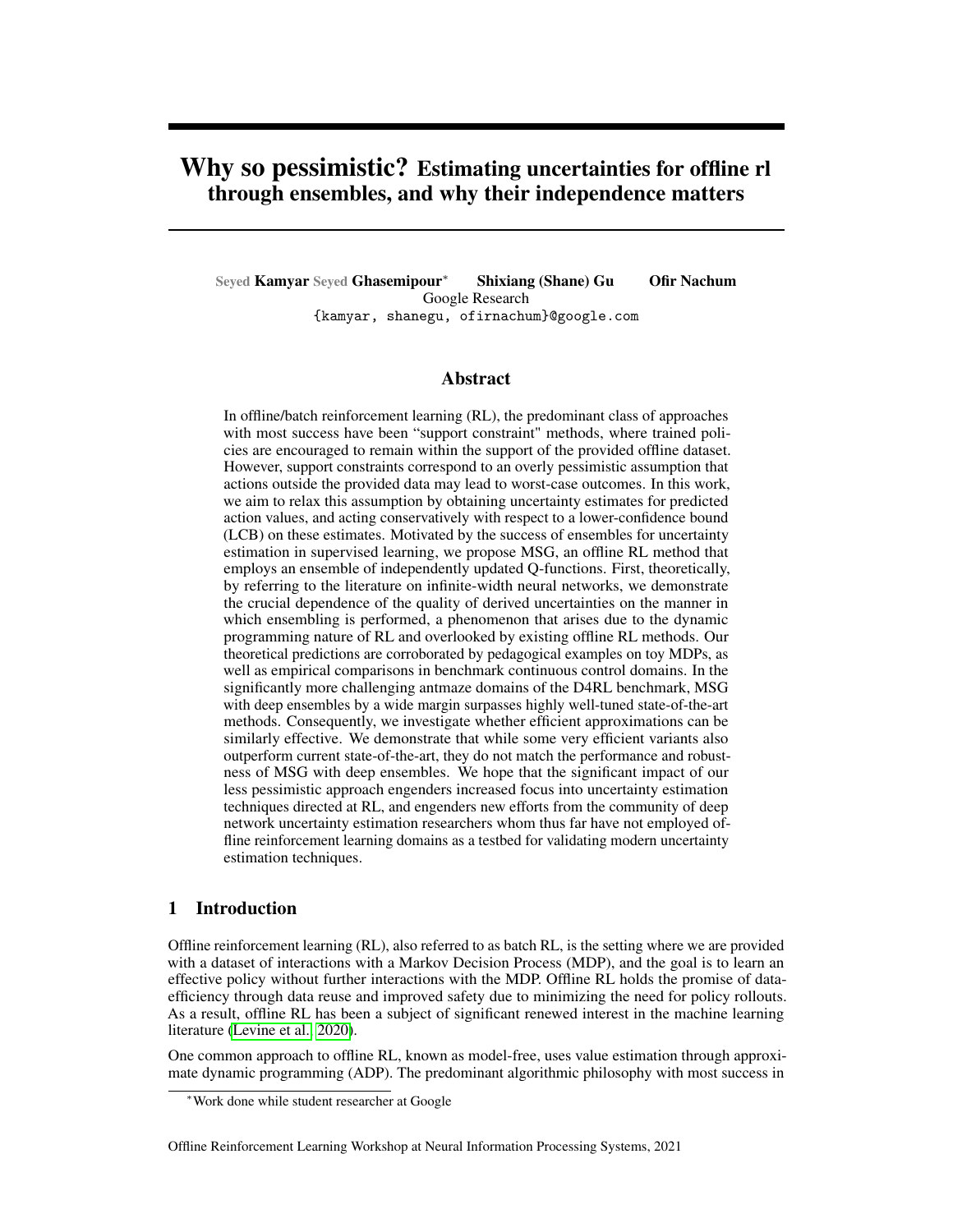(a) Visual depiction of MIMO Ensemble

(b) D4RL antmaze tasks. Figure taken from Fu et al. (2020).

## D Antmaze Details

We use the same hyperparameter search procedure as Gym results, with same architectures. The only difference is that models are trained for 2M steps and at evaluation time they are rolled out for 100 episodes instead of 10.

In prior work, the rewards in the of ine dataset are converted using the for  $\#$  (raight). We also use the same reward transformation.

## E RL Unplugged

### E.1 DM Control Suite Tasks

The networks used in Gulcehre et al. (2020) for DM Control Suite Tasks are very large relative to the networks we used in the D4RL benchmark; roughly the networks contain 60x more parameters. Using a large ensemble size with such architectures requires training using a large number of devices. Furthermore, since in our experiments with ef cient ensemble approximations we did not nd a suitable alternative to deep ensembles (section 5.3.1), we decided to use the same network architectures and  $= 64$  as in the D4RL setting (enabling single-GPU training as before).

Our hyperparameter search procedure was similar to before, where we rst performed a coarse search using 2 random seeds and hyperparameters  $4: 2: 4: 8: 9$ ,  $2 \nmid 0: 0: 59$ , and for the best found hyperparameter, ran nal experiments with 5 new random seeds.

## F Theory

For our notation to match Lee et al. (2019), throughout this section we use the metwork  $Q$ , and we usex instead of  $(s; a)$ .

In Lee et al. (2019) (section 2.4) it is shown that when training an in nitely wide neural network to perform regression using mean squared error, subject to technical conditions on the learning rate used, the predictions of the trained network are equivalent to if we had linearized (Taylor expanded) the network at its initialization, and trained the linearized network instead. This means that after iterations of our policy evaluation procedu&x; t; f  $_{t}^{lin}(x) = f_{t}(x)$ , where

$$
f_t^{\text{lin}}(x) := f_0(x) + r \quad f_0(x)j_{=0}!t
$$
  
 
$$
i_{=t} := t \quad 0
$$

Hence we only need to study the evolution of the linearized network facross iterations. The theorems in the main manuscript are direct corollaries of the following two derivations.

Below, we will overload some notation. Whé $\sharp$ <sup>n</sup> is applied to a matrix we mean that we appl<sup>ig</sup> to each row of the matrix and stack the results into a vector.  $\mathsf{B\!}(\mathsf{x}; \mathsf{X})$  we mean to treat as a row matrix.

F.1 Closed form when ensemble members use their own targets

For a single – in nitely wide – ensemble member, using the equations in Lee et al. (2019) (section 2.2, equations 9-10-11) we can write the following recursive updates for our policy evaluation procedure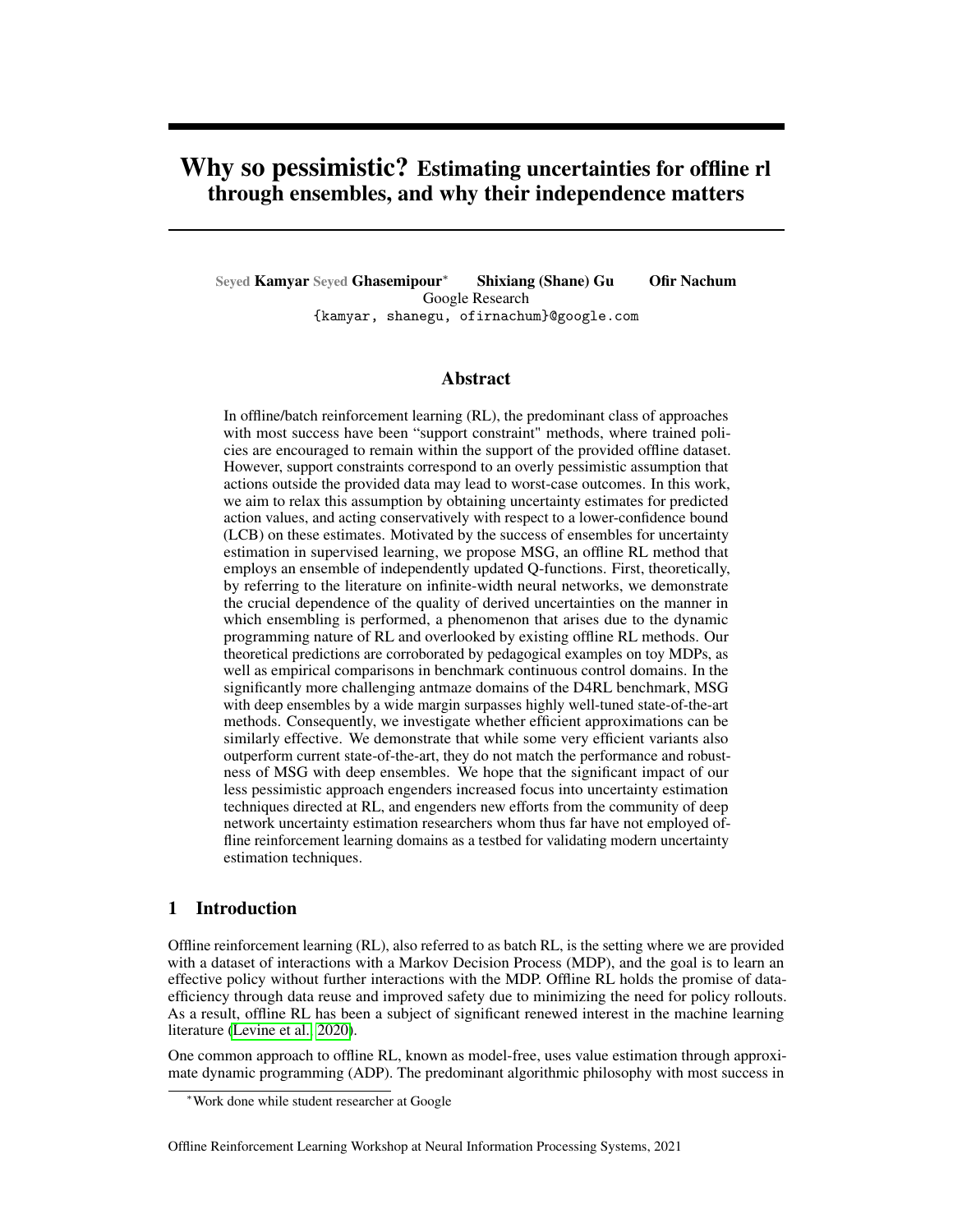$$
\Lambda_0^{-1} := \Lambda_0(X;X)^{-1}
$$
 (7)

$$
C := \Lambda_0(X^0; X) \Lambda_0^{-1}
$$
 (8)

$$
Y_t = R + f_t^{\text{lin}}(X^0)
$$
 (9)

$$
f_{t+1}^{\text{lin}}(X) = Y_t \tag{10}
$$

$$
8x; f_{t+1}^{\text{lin}}(x) = f_0(x) + \Lambda_0(x; X) \Lambda_0^{-1}(Y_t - f_0(X))
$$
\n(11)

$$
f_{t+1}^{\text{lin}}(X^0) = f_0(X^0) + \Lambda_0(X^0, X) \Lambda_0^{-1}(Y_t + f_0(X))
$$
\n(12)

$$
= f_0(X^0) + \Lambda_0(X^0, X) \Lambda_0^{-1} (R + f_1^{\text{lin}}(X^0) - f_0(X))
$$
\n(13)

$$
= f_0(X^0) + \mathbf{CR} + \mathbf{C}f_t^{\text{lin}}(X^0) \mathbf{C}f_0(X) \tag{14}
$$

$$
= f_0(X^0) + CR \quad Cf_0(X) + \quad Cf_{t} \text{lin}(X^0)
$$
 (15)

$$
= \cdots \tag{16}
$$

$$
= (1 + \cdots + {}^{t}C^{t}) f_{0}(X^{0}) + CR \quad Cf_{0}(X) + (C) {t+1} f_{0}(X^{0}) \qquad (17)
$$

$$
E[f_{t+1}^{lin}(X^0)] = (1 + \dots + {}^{t}C^{t})CR
$$
 (18)

Var[f lin <sup>t</sup> +1 (X 0 )] = E (1 + : : : + t C t )(f <sup>0</sup>(X 0 ) Cf <sup>0</sup>(X )) + ( C ) <sup>t</sup> +1 f <sup>0</sup>(X 0 ) 2 i (19) h 2 i

$$
E^{T} (1 + \cdots + {}^{t}C^{t}) (f_{0}(X^{0}) Cf_{0}(X)) \stackrel{2^{T}}{=} \text{ast} 11
$$
 (20)

# F.2 Closed form when ensemble members use shared mean targets

Let us consider the setting where all ensemble memebers use their mean as the target.

$$
\Lambda_0^{-1} := \Lambda_0(X; X)^{-1}
$$
 (21)

$$
C := \Lambda_0(X^0, X) \Lambda_0^{-1}
$$
 (22)

$$
Y_t = R + f_t^{\text{lin}}(X^0)
$$
 (23)

$$
f_{t+1}^{\text{lin}}(X) = Y_t \tag{24}
$$

$$
8x; f\right|_{t+1}^{\text{lin}}(x) = f_0(x) + \Lambda_0(x; X) \Lambda_0^{-1}(Y_t - f_0(X))
$$
\n(25)

$$
Y_t = R + \underset{\text{ensemble}}{E} [f_t^{\text{lin}}(X^0)] \tag{26}
$$

$$
= R + E_{\text{ensemble}} [f_0(X^0)] + C Y_{t-1} C E_{\text{ensemble}} [f_0(X)] \qquad (27)
$$
  
= R + C Y. (28)

$$
= R + C Y_t
$$
 (28)

$$
= \cdots \tag{29}
$$

$$
= (1 + \cdots + {}^{t}C^{t})R
$$
 (30)

# F.3 Closed form when ensemble members use shared LCB targets

Let us consider the setting where all ensemble memebers use shared LCB as the target.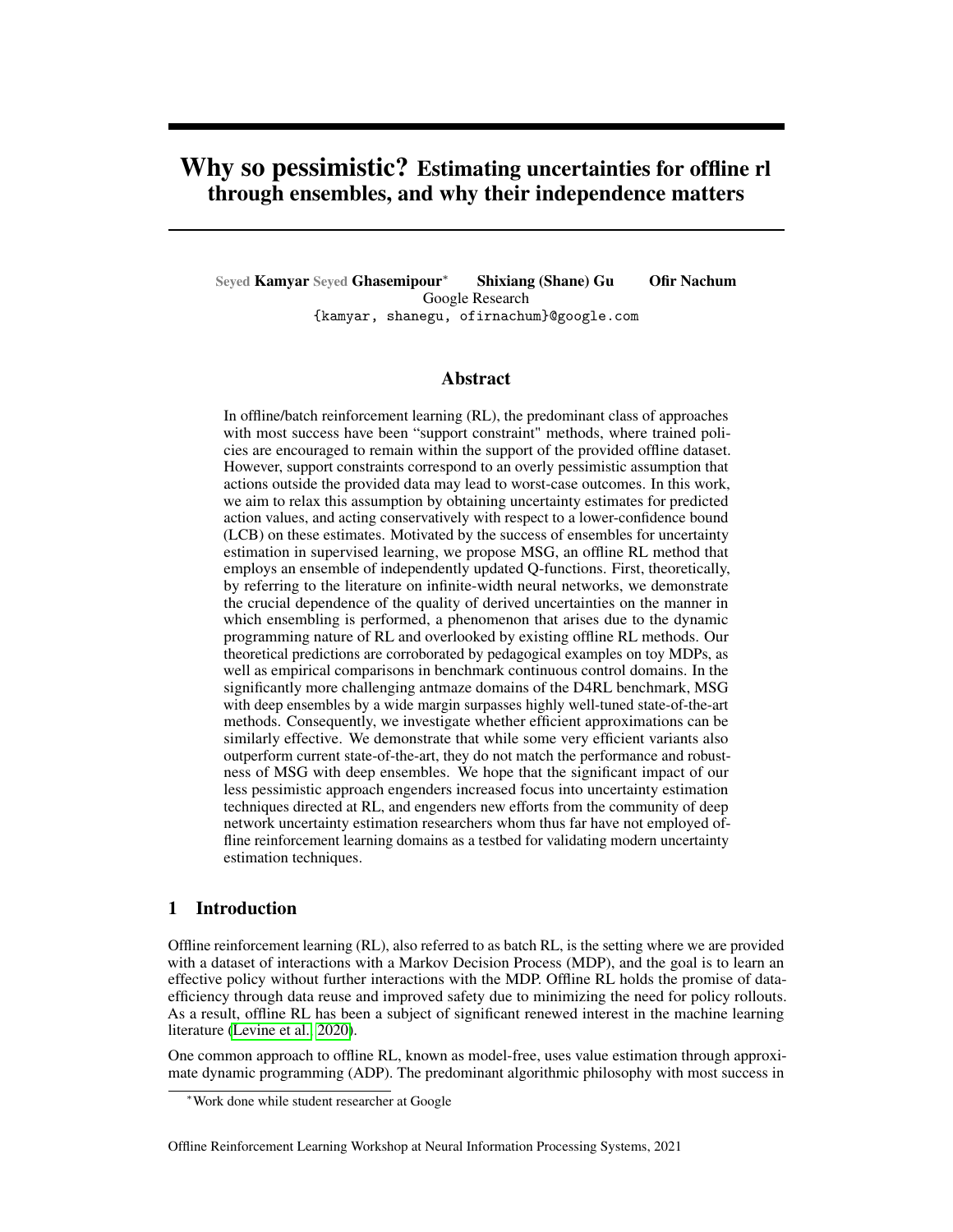$$
\hat{d}^{-1} := \hat{d}^{-1} \left( (X; X)^{-1} \right) \tag{31}
$$

$$
C := \int_0^\infty (X'/X) \Big|_0^{\infty - 1} \tag{32}
$$

$$
Y_t = LCB \t R + \t f_t^{\text{lin}}(X') \t (33)
$$

$$
= R + \text{LCB } f_t^{\text{lin}}(X') \tag{34}
$$

$$
f_{t+1}^{\text{lin}}(\mathcal{X}) = Y_t \tag{35}
$$

$$
\beta x; f_{t+1}^{\text{lin}}(x) = f_0(x) + \left( \alpha x / x \right)^{-1} \left( \gamma_t \right) f_0(x) \tag{36}
$$

$$
E[f_{t+1}(X')] = E[f_0(X') + C \ (Y_t \ f_0(X))]
$$
\n(37)

$$
= C \, Y_t \tag{38}
$$

$$
Var[F_{t+1}(X')] = E \int_{0}^{11} f_0(X') C f_0(X)^{21} = \text{constant}
$$
 (39)

$$
A := 'constant \tag{40}
$$

$$
\mathsf{LCB} \quad f_{t+1}^{\mathrm{lin}}(X') = C \quad Y_t \quad \mathcal{A} \tag{41}
$$

$$
Y_t = R + \text{LCB } f_t^{\text{lin}}(X') \tag{42}
$$

$$
= R + C Y_t \qquad A \tag{43}
$$

$$
= (1 + \cdots + {}^{t}C^{t})R \quad (1 + \cdots + {}^{t-1}C^{t-1}) \ A + {}^{t+1}C^{t}LCB \ f_{0}(X')
$$

$$
(44)
$$

$$
(1 + \cdots + {}^{t}C^{t})R
$$
  $(1 + \cdots + {}^{t-1}C^{t-1}) A$  as  $t \neq 1$  (45)

$$
\text{LCB} \ \ f_{t+1}^{\text{lin}}(X') \qquad (1 + \cdots + {}^{t}C^{t})CR \quad (1 + \cdots + {}^{t}C^{t})A \tag{46}
$$

### F.4 Why is Independent preferable to Shared-LCB

An important question to consider is why Independent ensembles should be preferred over Shared-LCB ensembles? Here we present our reasoning for why we Independent ensembles would be preferable to Shared-LCB ensembles.

With the derivations in the above sections, we can compare the difference amongst uncertainty estimation techniques. The key comparison needed is to understand the difference between LCB  $f_{t+1}^{\text{lin}}(\chi')$  under Independent vs. Shared-LCB settings. As a reminder,  $\chi'$  is a matrix where each row contains  $(s/(s))$ , and  $f_{t+1} = f_{t+1}^{\text{lin}}$  under the infinite-width regime. From the above equations we have:

| Independent: LCB |  | $f_{t+1}^{\text{lin}}(X')$ | $(1 + \cdots + {}^{t}C^{t})CR$ | $\Gamma$                     | $(1 + \cdots + {}^{t}C^{t})(f_{0}(X') - Cf_{0}(X))$ | $2^{\dagger}$ |
|------------------|--|----------------------------|--------------------------------|------------------------------|-----------------------------------------------------|---------------|
| Shared-LCB: LCB  |  | $f_{t+1}^{\text{lin}}(X')$ | $(1 + \cdots + {}^{t}C^{t})CR$ | $(1 + \cdots + {}^{t}C^{t})$ | $\Gamma$                                            |               |
| Th               |  | $f_{0}(X')$                | $Cf_{0}(X)$                    | $2^{\dagger}$                |                                                     |               |

where the square and square-root operations are applied element-wise to the vector values.

As can be seen, the equations for the lower-confidence bound (LCB) in both settings are very similar, with the main difference being in the second terms which correspond to the "pessimism" terms. In the infinite-width setting, the only source of randomness is in the initialization of the networks. This fact presents itself in the two equations above, where the random variables  $f_0(X')$   $Cf_0(X)$  produce the uncertainty in the ensemble of networks; regardless of using Independent or Shared-LCB, after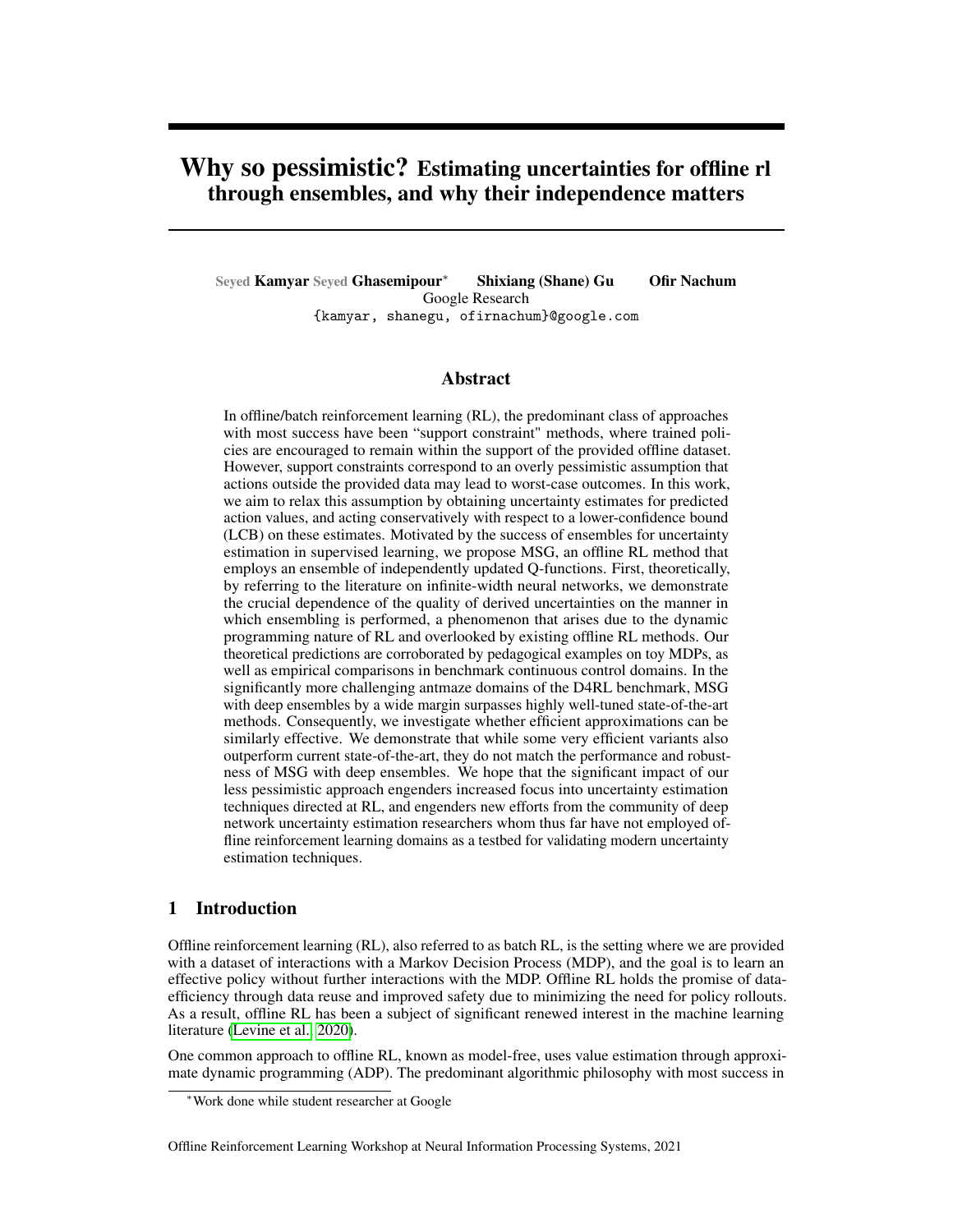any iteration  $t$  we have,

$$
Y_t = R + f_t(X') \tag{47}
$$

$$
f_{t+1}(X') = f_0(X') + C(Y_t \quad f_0(X))
$$
\n(48)

$$
= C\,Y_t + (f_0(X') \quad C f_0(X)) \tag{49}
$$

$$
E[f_{t+1}(X')] = C E[Y_t]
$$
\n(50)

Thus,  $f_0(X')$   $C f_0(X)$  represents the random value accumulated in each iteration, and they are accumulated through backups by the geometric term  $(1 + \cdots + {}^{t}C^{t})$ .

Here is where we observe the key difference between Independent and Shared-LCB: whether the term  $(1 + \cdots + {}^{t}C^{t})$  is applied inside or outside the expectation. In Independent ensembles, the randomness/uncertainties is first backed-up by the geometric term and afterward the standard-deviation is computed. In Shared-LCB however, first the standard-deviation of the randomness/uncertainties is computed, and afterwards this value is backed up. Not only do we believe that the former (Independent) makes more sense intuitively, but in the case of Shared-LCB, the second term may contain *negative values* which would actually result in an *optimism bonus*!

#### F.5 Comparing the structure of uncertainties under Independent and Shared-Mean

The above results enable us to compute in closed form the predictions of the infinite-width networks under different training regimes  $\partial x$ .

The equations above present the closed form expressions for the predictions of each ensemble member after  $t + 1$  iterations of the policy evaluation procedure. Since the ensemble members only differ in their weight initialization (random draws from the initial weight distribution), the random variables are  $f_0(x)$ ;  $f_0(x)$ ;  $f_0(x')$ . As mentioned in the main text, the neural tangent  $\lambda$  is identical across ensemble members due to being in the infinite-width regime (Jacot et al., 2018).

Since  $\partial X$ ;  $\mathbb{E}_{\text{ensemble}}[f_0(x)] = 0$  (Lee et al., 2019, 2017; Matthews et al., 2018), the expected values of  $f_{t+1}(x)$  is identical in for both methods of computing TD targets,

<span id="page-18-0"></span>
$$
\mathbb{E}\left[Y_{t+1}\right] = \left(1 + \dots + \ {}^{t}C^{t}\right)R\tag{51}
$$

$$
\partial x'_{\text{ensemble}}[f_{t+1}(x)] = \wedge_0(x;X) \wedge_0^{-1} (1 + \cdots + \wedge^t C^t) R \tag{52}
$$

However, the expression for variances is very different. When the targets used are independent we have,

$$
8x: \text{Var}_{\text{ensemble}}[f_{t+1}(x)]
$$
  
=  $\underset{\text{ensemble}}{\text{E}} f_0(x) + \gamma_0(x; X) \gamma_0^{-1} + \dots + \gamma_C t} f_0(X') f_0(X) \gamma_0^{-2}$  (53)

In contrast, when the targets are shared mean of targets, we have,

$$
\beta x \cdot \text{Var}_{ensemble} [f_{t+1}(x)] = \text{E}_{ensemble} \quad f_0(x) + \gamma_0 (x; X) \gamma_0^{-1} \quad f_0(X) \quad \text{(54)}
$$

The matrix C captures a notion of similarity between the  $(s/a)$  in X, and the  $(s', (s'))$  in X'. Thus, the term  $C<sup>t</sup>$  has the interpretation of where the policy (s) would find itself t steps into the future, and  $(1 + \cdots + {}^{t}C^{t})$  can be interpreted as the policy's discounted state-action visitation, but in the feature-space given by the neural network architecture. Since in ensembles the standard deviation of predictions quantifies the amount of uncertainty, the expression in equation [53](#page-18-0) tells us that when the targets are independent, the ensemble of Q-functions "backs up the uncertainties through dynamic programming with respect to the policy being evaluated".

In contrast, when the targets are shared, the closed form expression for  $f_{t+1}(x)$  is equivalent to an oracle presenting us with targets  $(1 + \cdots + \binom{t}{c})R$  for training examples X, and training the ensemble members using mean squared error regression to regress these values.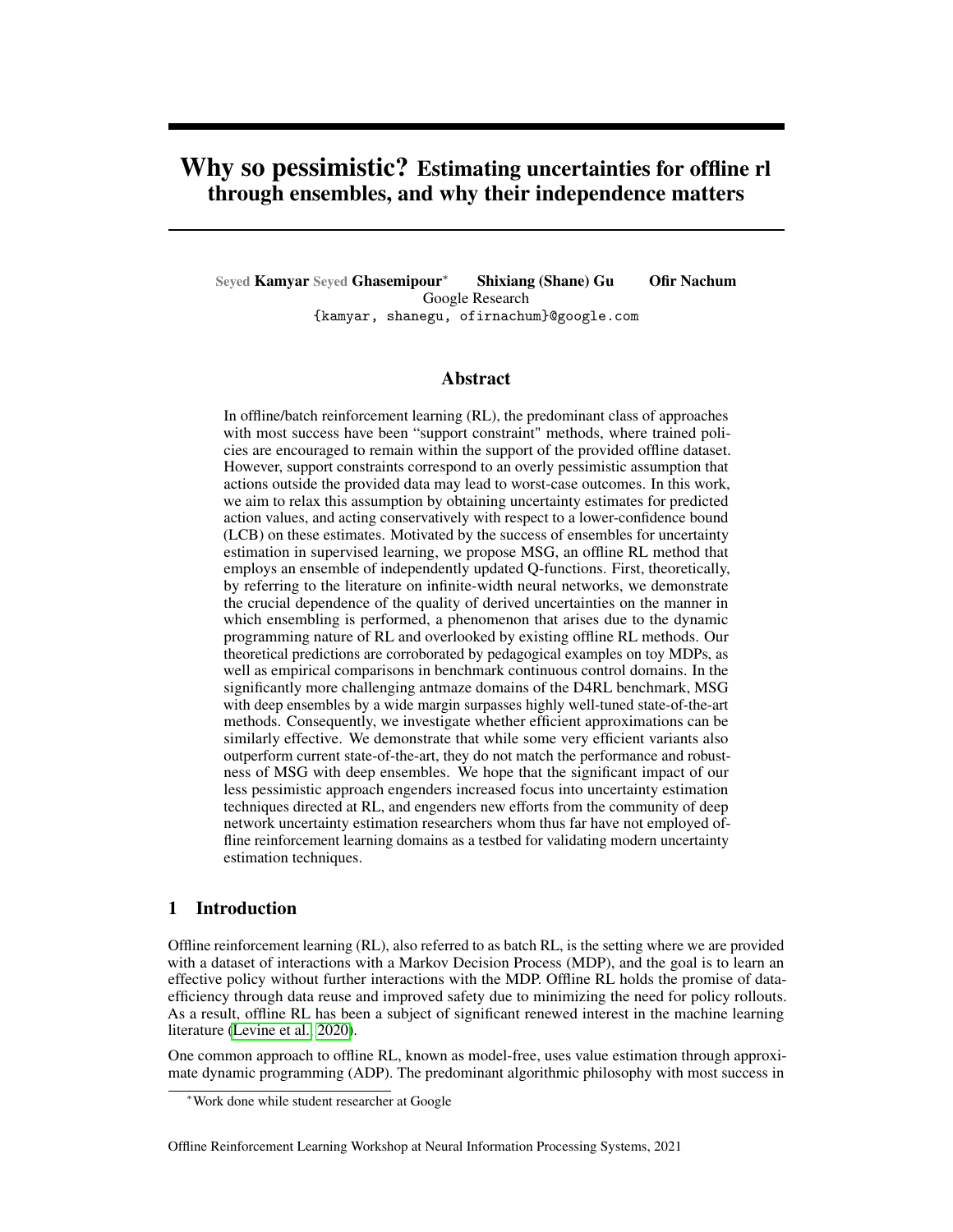<span id="page-19-0"></span>



Figure 5: Comparing results of finite-width networks to closed form equations derived in Theorem 4.1. In the NTK parameterization, as width  $\ell$  1, the structure of the variances collapse and resemble the infinite-width closed-form results. We believe this is due to infinite-width networks under the NTK regime not being able to learn features (Yang  $\&$  Hu, 2020). Supporting this hypothesis, we observe that networks parameterized by the Maximal Parameterization of Yang & Hu (2020) maintain the desired uncertainty structure as the width of the networks grows larger.

### G Additional Toy Experiments & Details

### G.1 Additional Implementation Details for Figure 1

To evaluate the quality of uncertainties obtained from different Q-function ensembling approaches, we create  $N = 64$  O-function networks, each being a one hidden layer neural network with hidden dimension 512 and tanh activation. The initial weight distribution is a fan-in truncated normal distribution with scale 10.0, and the initial bias distribution is fan-in truncated normal distribution with scale 0.05. We did not find results with other activation functions and choices of initial weight and bias distribution to be qualitatively different. We use discount  $= 0.99$  and the networks are optimized using the Adam (Kingma & Ba, 2014) optimizer with learning rate 1e-4. In each iteration, we first compute the TD targets using the desired approach (e.g. independent vs. shared targets) and then fit the Q-functions to their respective targets with 2000 steps of full batch gradient descent. We train the networks for 1000 such iterations (for a total of 2000 1000 gradient steps). Note that we do not use target networks. Given the small size of networks and data, these experiments can be done within a few minutes using a single GPU in Google Colaboratory which we will also opensource.

#### G.2 Additional Toy Experiments

The toy experiment presented in section 4.2 uses a single-hidden layer finite-width neural network architecture with tanh activations, uses the "standard weight parameterization" (i.e. the weight parameterization used in practice) as opposed to the NTK parameterization (Novak et al., 2019), and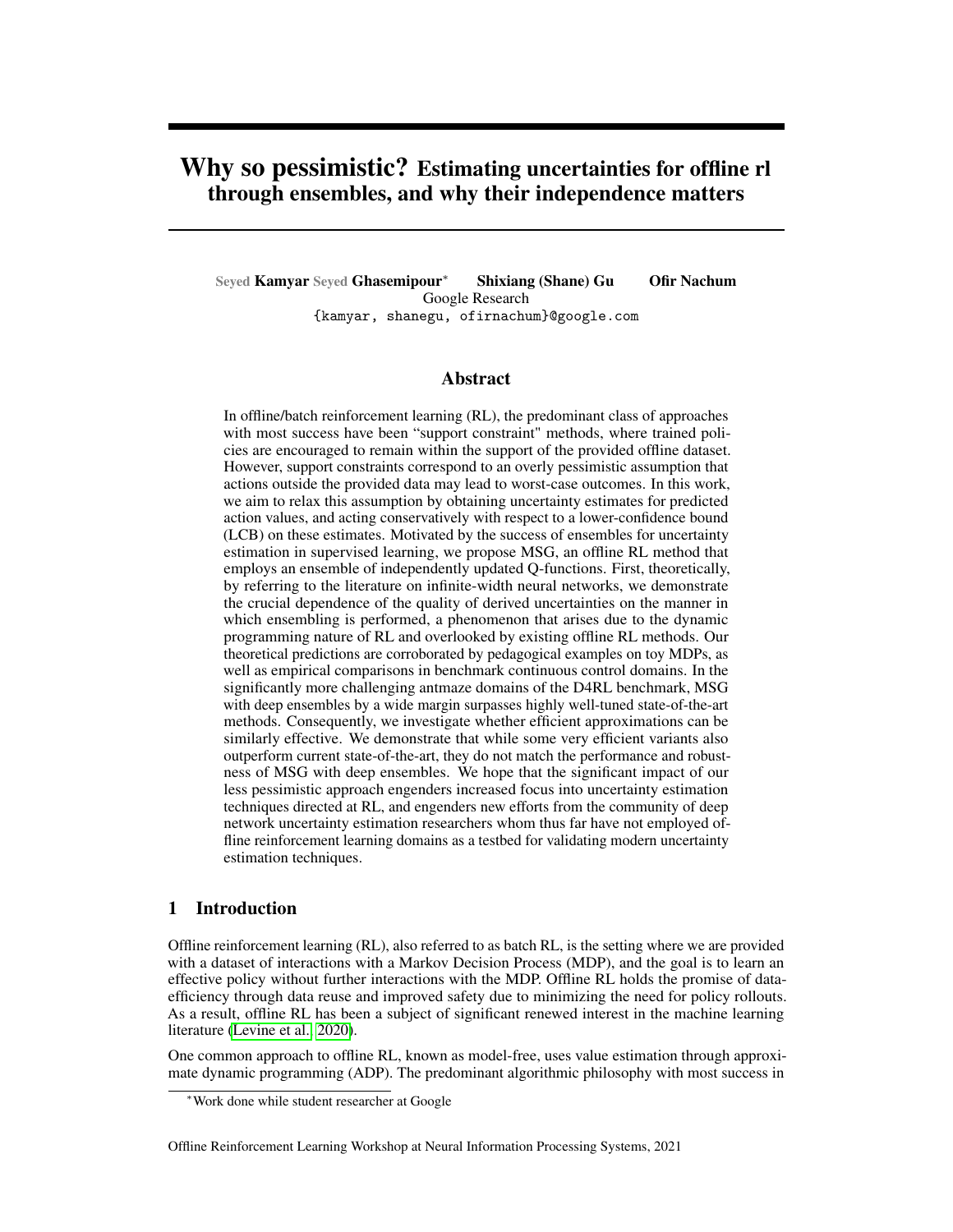optimizes the networks using the Adam optimizer (Kingma & Ba, 2014). While this setup is close to the practical setting and demonstrates the relevance of our proposal for independent ensembles for the practical setting, an important question posed by our reviewers is how close these results are too the theoretical predictions present in 4.1. To answer this question, we present the following set of results.

Using the identical MDP and offline data as before, we implement 1 hidden layer neural networks with erf non-lineartiy. The networks are implemented using the Neural Tangents library (Novak et al., 2019), and use the NTK parameterization. The networks in the ensemble are optimized using full-batch gradient descent with learning rate 1 for 500 steps of FQE Fonteneau et al. (2013), where each in each step the networks are updated for 1000 gradient steps. We vary the width of the networks from 32 to 32768 in increments of a factor of 4, plotting the mean and standard deviation of the network predictions. The ensemble size is set to  $\overline{N} = 16$ , except for width 32768 where  $\overline{N} = 4$ .

We compare the results from finite-width networks to computing the mean and standard deviation in closed for using 4.1. Using the Neural Tangents library (Novak et al., 2019) we obtained the NTK for the architecture described in the previous paragraph (1 hidden layer with erf non-linearity). We found that the matrix inversion required in our equations results in numerical errors. Hence, we make the modification  $(X; X)$  $(X; X) + 1e-3$  I.

Figure [5](#page-19-0) presents our results. As the width of the networks grow larger, the shape of the uncertainties becomes more similar to our closed-form equations (i.e. the variances become very small). While we do not have a rigorous explanation for why finite-width networks exhibit intuitively more desirable behaviors, we present below a strong hypothesis backed by empirical evidence. We believe rigorously answering this question is an incredibly interesting avenue for future work.

Hypothesis: Infinite-width networks in the NTK parameterization/regime do not learn data-dependent features (Yang & Hu, 2020). Furthermore, as can be seen in the equations of Theorem 4.1, the variances depend the function values and features (kernel, C matrix, etc.) *at initialization*. Yang & Hu (2020) present a different approach for parameterizing infinite-width networks called the "Maximal Parameterization", which enables inifinite-width networks to learn data-dependent features. We perform the same experiment as above, by replacing the NTK-parameterized networks with Maximal Parameterizations. Figure [5](#page-19-0) presents our empirical results for network widths from 32 to 32768. Excitingly, we observe that with Maximial Parameterization, even our widest networks recover the intuitively desired form of uncertainty described in section 4.2! The solutions of these networks also appear much more accurate, particularly on the right hand side of the plot where with the stepped structure; each step appears to be approximately 0.1 in width, which is the action of the policy being evaluated.

### <span id="page-20-0"></span>H Statistical Model



(a) Q-function generative process: the graphical model above represents the induced distribution over Qfunctions when conditioning on a particular policy evaluation algorithm, policy, offline dataset, and Q-function network architecture.



(b) An example of an interesting extension

An interesting question posed by reviewers of our work was "[W]hatever formal reasoning system we'd like to use, what is the ideal answer, given access to arbitrary computational resources, so that approximations are unnecessary? I.e., how do we quantify our uncertainty about the MDP and value function before seeing data, and how do we quantify it after seeing data?"

It is important to begin by clarifying what is the mathematical object we are trying to obtain uncertainties over. In this work, we do not quantify uncertainties about any aspects of the MDP itself (although this is an interesting question which comes up in model-based methods as well as other